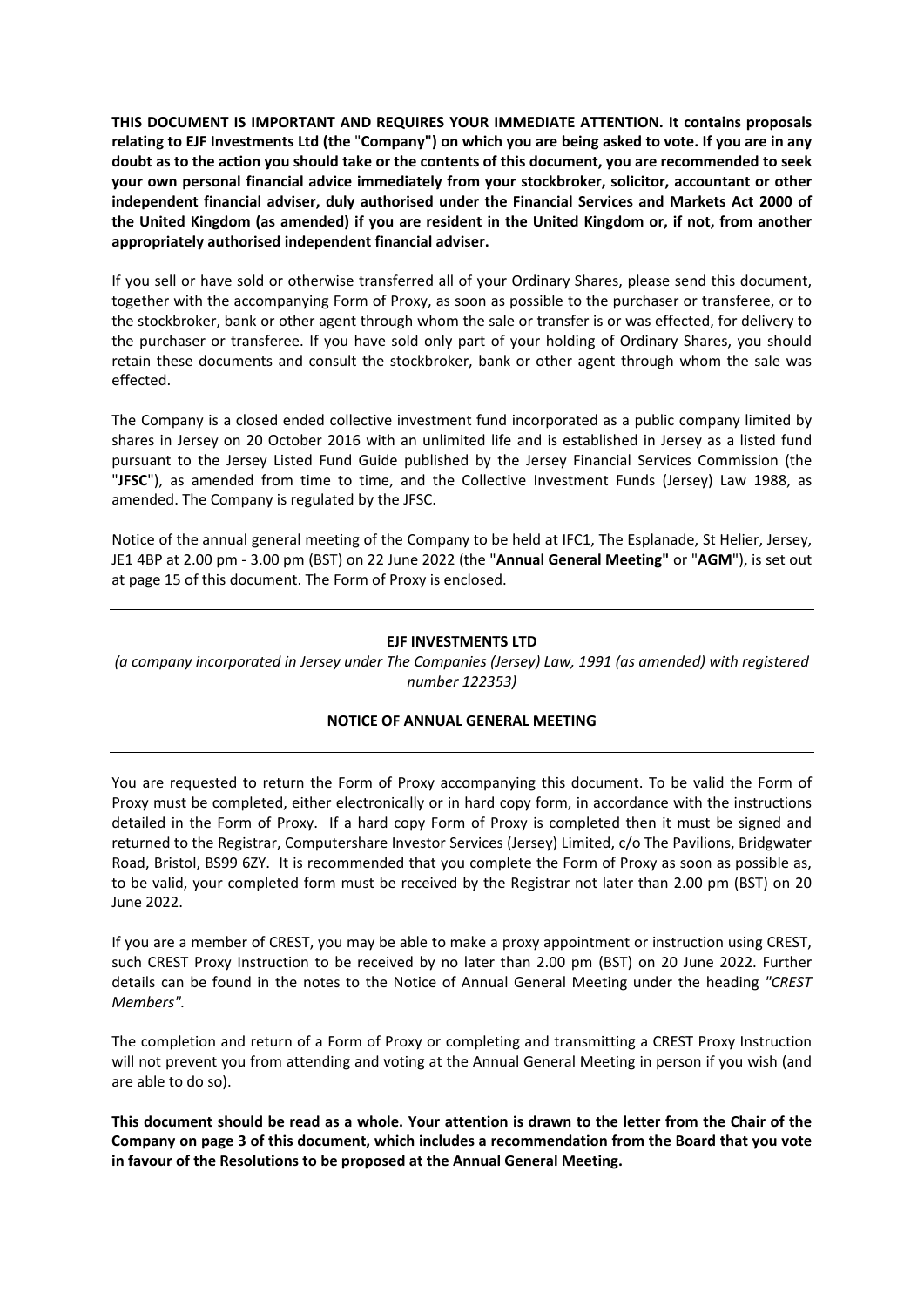#### **KEY TIMES AND DATES**

| Latest time and date for receipt of Forms of Proxy           | 2.00 pm (BST) on 20 June 2022 |
|--------------------------------------------------------------|-------------------------------|
| Latest time and date for receipt of CREST Proxy Instructions | 2.00pm (BST) on 20 June 2022  |
| <b>Annual General Meeting</b>                                | 2.00pm (BST) on 22 June 2022  |

This document is not a prospectus and does not constitute or form part of, and should not be construed as, any offer for sale or subscription of, or solicitation of any offer to buy or subscribe for, any securities of the Company in any jurisdiction, including (without limitation) the United States, nor should it or any part of it form the basis of, or be relied on in connection with, any contract or commitment whatsoever in any jurisdiction, including (without limitation) the United States. The Shares of the Company have not been and will not be registered under the U.S. Securities Act, or with any securities regulatory authority of any state or other jurisdiction of the United States, and (if issued) may not be offered, sold, pledged, delivered or otherwise transferred, directly or indirectly, into or within the United States or to, or for the account or benefit of, any "U.S. persons" as defined in Regulation S under the U.S. Securities Act, except pursuant to an exemption from, or in a transaction not subject to, the registration requirements of the U.S. Securities Act and in compliance with any applicable securities laws of any state or other jurisdiction in the United States. There will be no public offer of any such securities in the United States.

The distribution of this document in certain jurisdictions may be restricted by law and persons into whose possession this document comes should inform themselves about and observe any relevant restrictions. In particular, subject to certain exceptions, this document is not for distribution, directly or indirectly, in, into or from the United States, Canada or South Africa or to U.S. Persons. Any failure to comply with these restrictions may constitute a violation of the securities laws of any such jurisdictions. This document is and may be communicated only to (and is directed only at) persons to whom such communication may lawfully be made.

For your information, ZDP Shareholders do not have the right to receive notice of, or to attend or vote at, the AGM.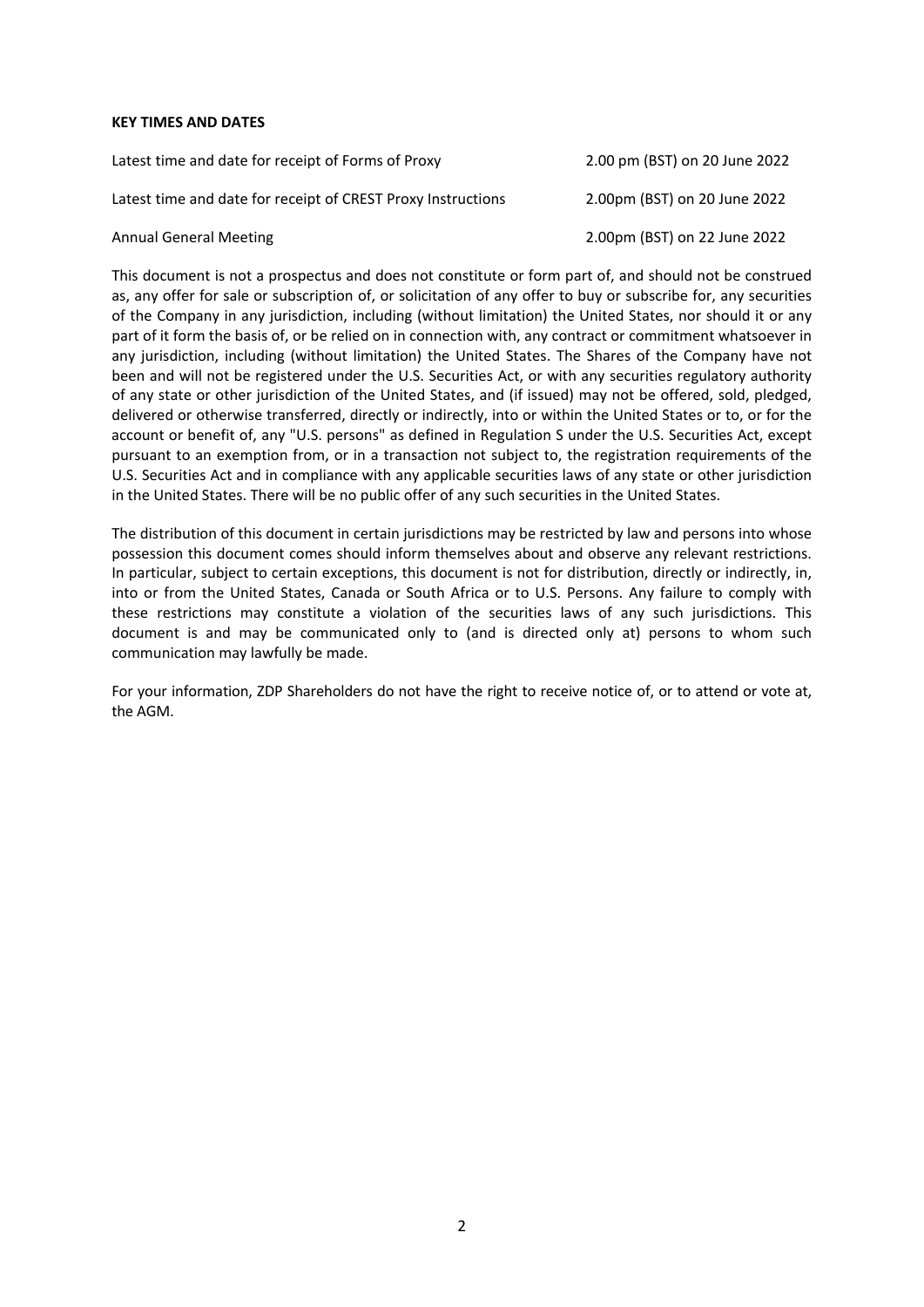### **LETTER FROM THE CHAIR OF EJF INVESTMENTS LTD (the "Company")**

*(a company incorporated in Jersey under The Companies (Jersey) Law 1991 (as amended) with registered number 122353) Registered Office: IFC1, The Esplanade, St Helier, Jersey, JE1 4BP*

#### **Directors (all non‐executive):**

Joanna Dentskevich (Chair) Alan Dunphy Nick Watkins Neal J. Wilson

27 May 2022

### **NOTICE OF ANNUAL GENERAL MEETING**

Dear Shareholder,

I am pleased to send to you the notice of the Company's annual general meeting, which is being held at the Company's registered office at IFC1. The Esplanade, St Helier, Jersey, JE1 4BP at 2.00 pm - 3.00 pm (BST) on 22 June 2022 (the "**Annual General Meeting**" or "**AGM**").

In another unprecedented year, the global response to COVID-19 and emergence of several new variants continued to cause volatility in the financial markets. However, even with such a backdrop, the Company has recorded a total return of 11.02% for the year. Furthermore, the Company suffered no material write downs in the creditworthiness of its investments and continued to pay its regular dividend.

This total return was predominantly driven by normal interest accruals on the Company's Securitisation and Related Investments, which included investments in seven securitisations as at the year end. In September 2021, the Company redeemed its outstanding notes and preferred shares issued by FINS 2019-1 and acquired additional positions in the underlying collateral. Although this resulted in an associated loss of recurring monthly income from the related CDO management contract, the successful sell‐off of the majority of collateral positions realised modest gains. It is also pleasing to report that there continue to be no delinquencies or defaults in any of the underlying collateral across all of the securitisations in which the Company is invested, a reflection of the credit quality and strength of community banks in the US.

The Company's initial investment in Mortgage Servicing Rights was made on 31 December 2020, with further investments during 2021, all of which have performed very strongly. The valuation of the underlying Mortgage Servicing Rights, which are a contractual stream of senior cash flows from Fannie Mae and Freddie Mac acquired mortgages, are heavily influenced by prepayments on the associated mortgages. As a result of the increasing yields on the US Treasury 10 year during 2021, prepayment levels have been in decline, which has benefitted Mortgage Servicing Rights.

Elsewhere, the Armadillo portfolio continues to reduce. The Board was pleased to see an underlying settlement on one of the remaining heavily discounted loans at a value above where it was marked. In the final quarter of 2021, the Manager also invested opportunistically in two FinTech debt investments as part of the specialty finance mandate and continues to actively seek opportunities in this area.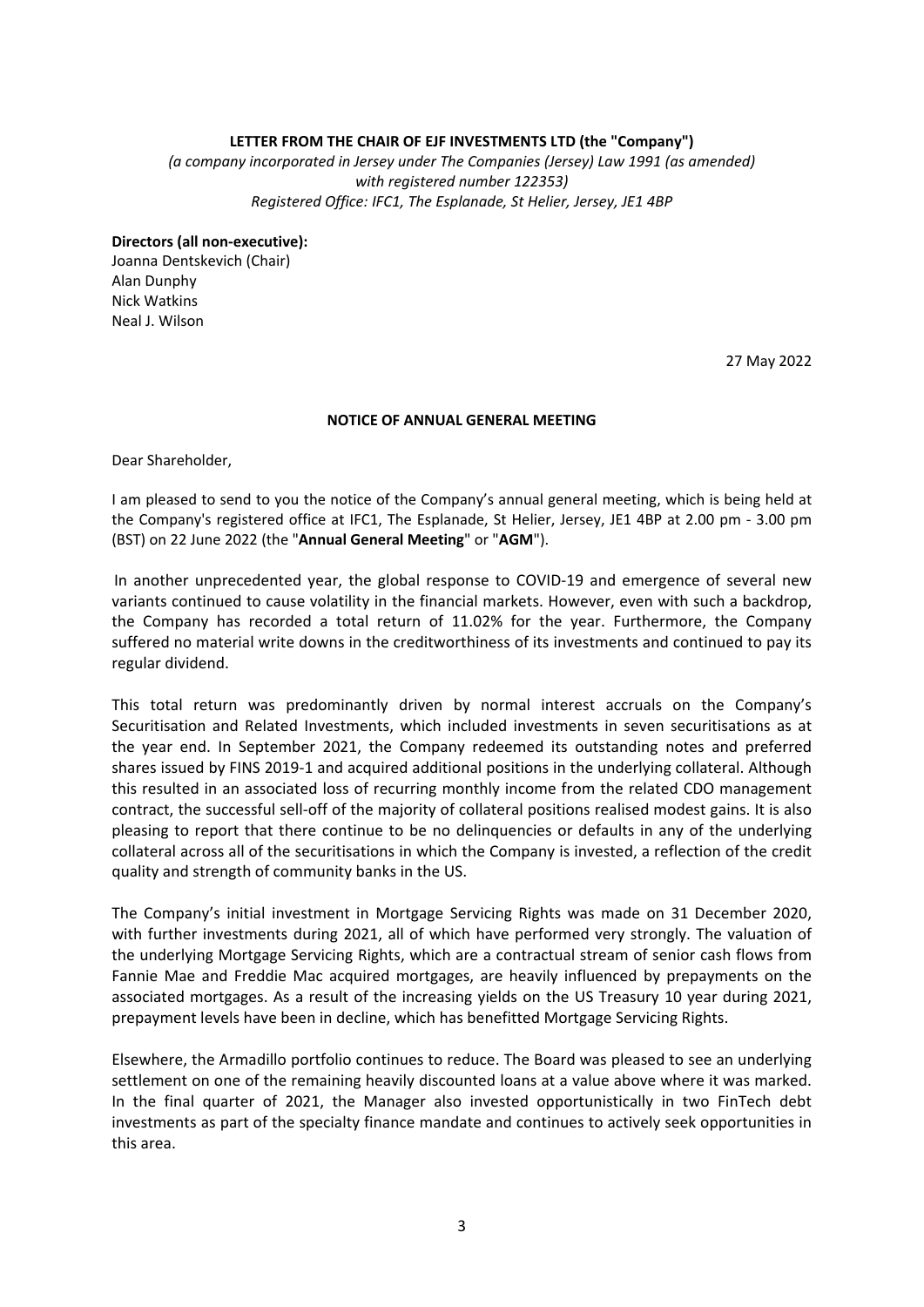In addition, the Board, in consultation with the Manager, are considering various potential discount management strategies to help close the Company's current trading discount. The Company will update the market with the relevant strategy details via an RNS announcement if any such strategy is approved.

You will be aware that on 5 May 2022, an extraordinary general meeting of the Company was held ("**EGM**"). Further details relating to the EGM were set out in the respective circular which was sent to Shareholders on 5 April 2022 and which, in summary, contained resolutions in respect of a placing programme, a rollover offer for 2022 ZDP Shares and in respect of the continuation of the Company for a further five years. The EGM results announcement was released on 5 May 2022 and confirmed that all resolutions were successfully passed.

At the EGM, a resolution was put to the Ordinary Shareholders to roll the 2022 ZDP Shares into the 2025 ZDP Shares. 10,021,292 2022 ZDP Shares were elected for conversion (and by way of re‐ designation) into 10,996,857 2025 ZDP Shares and were subsequently so converted on 10 May 2022. The results of such a conversion were released on 5 May 2022.

### **RESOLUTIONS**

The full wording of each of the Resolutions summarised below is set out in the Notice of Annual General Meeting at page 15 of this document.

The following Resolutions will be proposed as Ordinary Resolutions at the AGM:

- **Resolution 1:** To receive and adopt the report of the Directors and the annual report and audited financial statements of the Company for the year ended 31 December 2021. **Resolution 2:**  To approve the Directors' remuneration report (which is set out in the annual report and audited financial statements of the Company for the year ended 31 December 2021). **Resolution 3:** To re‐elect Joanna Dentskevich as a director of the Company. **Resolution 4:** To re‐elect Alan Dunphy as a director of the Company. **Resolution 5:** To re‐elect Nick Watkins as a director of the Company. **Resolution 6:** To re‐elect Neal J. Wilson as a director of the Company. **Resolution 7:** To approve the Company's dividend policy. **Resolution 8:** To appoint KPMG LLP as the Company's auditor. **Resolution 9:** Conditional upon Resolution 8 being passed, to authorise the Audit and Risk Committee, for and on behalf of the Board, to determine the remuneration of KPMG LLP as the Company's auditor. The following Resolutions will be proposed as Special Resolutions at the AGM:
- **Resolution 10:** To authorise the Company to purchase up to 9,165,665 of its own Ordinary Shares, representing approximately 14.99 per cent. of the Company's total issued ordinary share capital (exclusive of Ordinary Shares held in treasury) and to either cancel or hold in treasury any Ordinary Shares so purchased.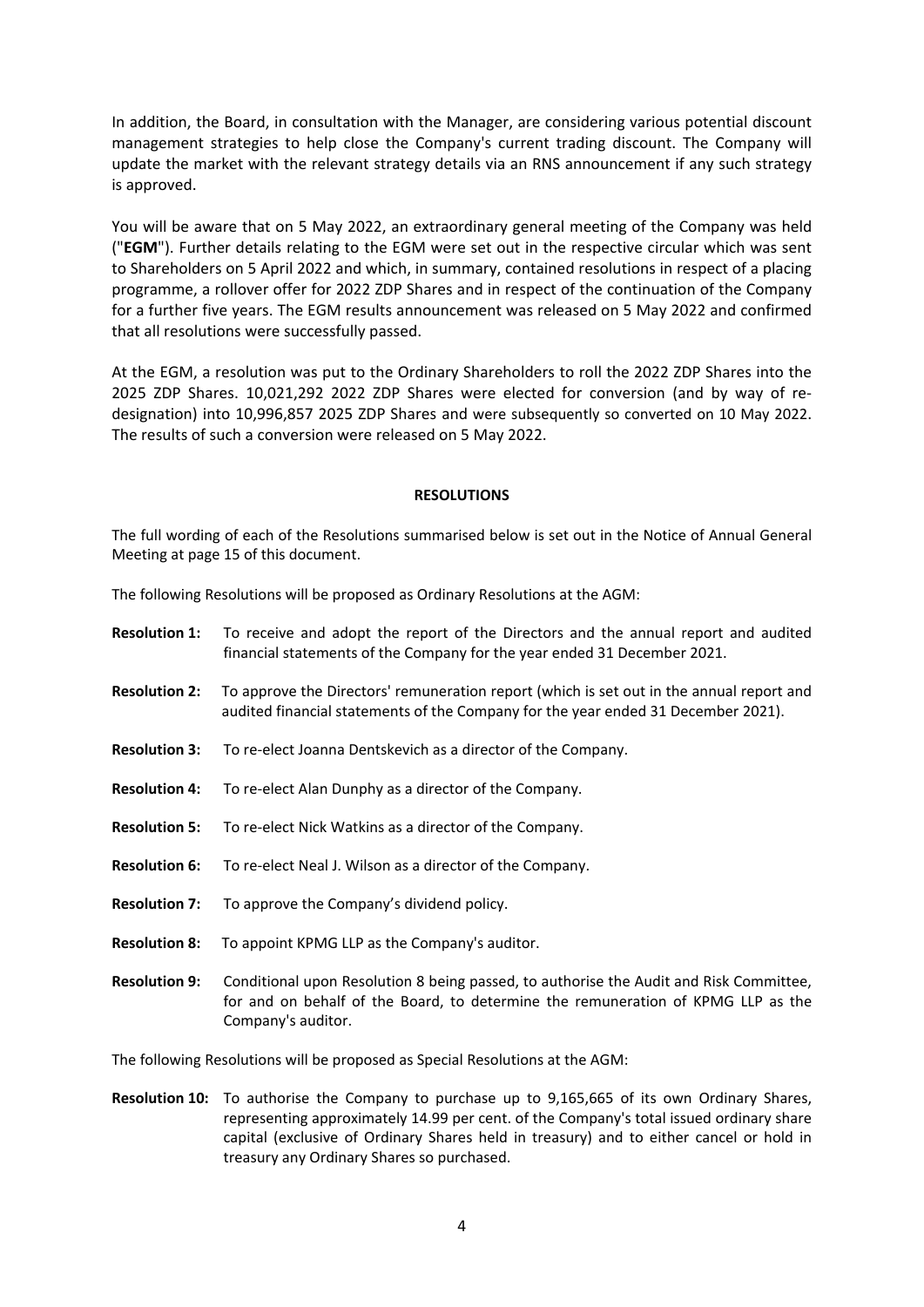- **Resolution 11:** To authorise the Directors to allot and issue (or to sell Ordinary Shares from treasury) up to 7,695,370 Ordinary Shares, representing approximately 10 per cent. of the Company's total issued ordinary share capital (inclusive of Ordinary Shares held in treasury) as if the pre‐emption rights in the Articles did not apply.
- **Resolution 12:** In addition to any authority granted pursuant to Resolution 11 (if passed), to authorise the Directors to allot and issue (or to sell Ordinary Shares from treasury) up to 7,695,370 Ordinary Shares, representing approximately a further 10 per cent. of the Company's total issued ordinary share capital (inclusive of Ordinary Shares held in treasury) as if the pre‐emption rights in the Articles did not apply.

A notice convening the AGM and setting out details of the Resolutions in full is set out at page 15 of this document. Below is an explanation in respect of the Resolutions to be proposed at the AGM.

### **ORDINARY RESOLUTIONS**

The following Resolutions are all proposed as Ordinary Resolutions. Ordinary Resolutions each require a simple majority of votes cast at the AGM in order to be passed.

### **Resolution 1: Annual report and financial statements.**

The Directors are required to present the report of the Directors and the annual report and audited financial statements of the Company for the year ended 31 December 2021 to the Annual General Meeting.

### **Resolution 2: Directors' remuneration report.**

Although it is not a requirement under Companies Law to have the annual report on remuneration approved by Shareholders, the Board believes that, as a company whose shares are admitted to trading on the Specialist Fund Segment of the Main Market of the London Stock Exchange, it is good practice to do so.

The annual remuneration report (as set out at pages 32‐33 of the annual report and audited financial statements of the Company for the year ended 31 December 2021) provides details on Directors' remuneration during the period and is subject to an advisory shareholder vote (however, no Director's remuneration is conditional upon passing this Resolution 2).

### **Resolutions 3 to 6: Re‐election of directors.**

The Board comprises four Directors, three of whom are independent. The Board has adopted a policy that all Directors shall be put forward for re‐election at each annual general meeting.

## *Directors' Biographies*

The Directors' biographical details are set out below for your information:

## *Joanna Dentskevich, independent non‐executive director and Chair*

Joanna Dentskevich has over 30 years of finance, risk and investment banking experience gained in London and Asia. She started her career in 1986 as an auditor in the financial services group of a London accountancy firm before moving into investment risk at Bankers Trust. Prior to moving to Jersey in 2008, she was director of risk at Deutsche Bank and Morgan Stanley and chief risk officer and a co-founder of a London based systematic hedge fund. Joanna sits on the board of a number of investment companies. Joanna was appointed as a director of the Company on 17 March 2017.

The Board believes that Mrs Dentskevich continues to demonstrate effective leadership of the Board, promoting a culture of openness and debate as well as facilitating constructive Board relations and the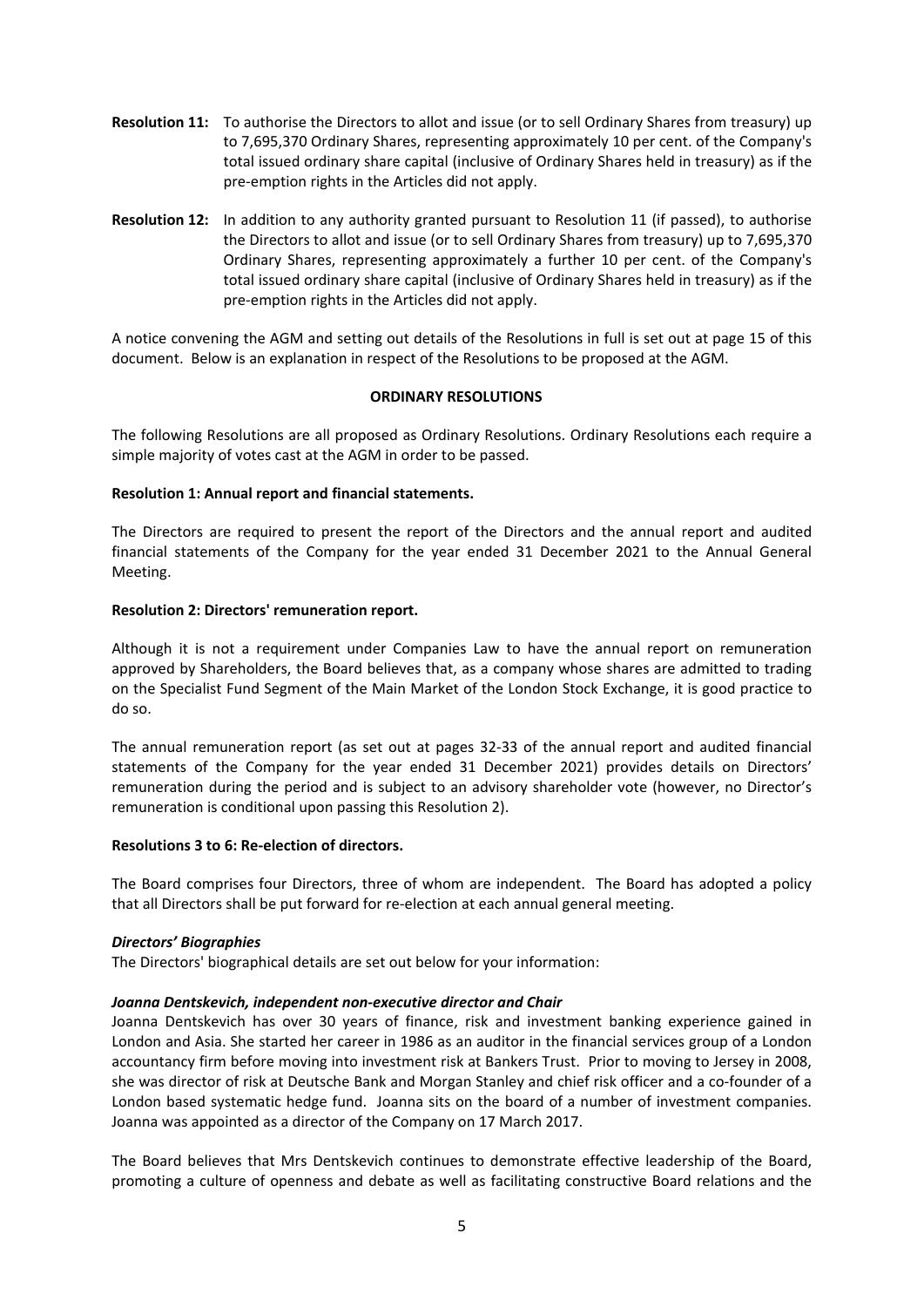effective contribution of all Directors. The Board considers the Chair to have exercised her judgement and expressed her opinion in an independent manner.

### *Alan Dunphy, independent non‐executive director and Audit and Risk Committee Chair*

Alan Dunphy has over 20 years of experience in the offshore financial industry moving to Jersey in 2008 to join the Assurance and Business Advisory Division of PricewaterhouseCoopers. He currently works for LGL Group as a director on fund and corporate client structure before which he was managing director of Bennelong Asset Management and, prior to that a director of Capita Fiduciary Group. He also worked at Abacus Financial Services Group. Alan is a fellow of the Institute of Chartered Accountants in Ireland and was appointed as a director of the Company on 12 December 2016.

The Board believes that Mr Dunphy has used his accounting skills and finance industry and funds experience to competently lead the Audit and Risk Committee and provide valuable input to the Board on all issues.

### *Nick Watkins, independent non‐executive director and Management Engagement Committee Chair*

Nick Watkins started his career as a corporate tax lawyer with Dechert LLP in London in 1997. He is currently a partner and director of Altair Partners Limited, which provides independent directors to funds and regulated entities. Prior to joining Altair in 2014, he was global head of transaction management for Deutsche Bank's Alternative Fund Services division in Jersey and prior to that was assistant managing director and senior in‐house legal counsel at Citco in the Cayman Islands. Nick is a qualified solicitor in England and Wales and was appointed as a director of the Company on 17 March 2017.

The Board believes that Mr Watkins' legal skills and business experience continues to provide a relevant and complementary skillset which strengthens and provides valuable insight to the Board.

### *Neal J. Wilson, non‐executive director*

Neal Wilson has over 29 years of capital market and asset management experience and is Co‐CEO of EJF which he co-founded in 2005. Neal is also the CEO of the Manager. Prior to EJF, Neal was in charge of the Alternative Asset Investments and Private Wealth Management divisions at FBR, a senior securities attorney at Dechert LLP and Branch Chief of the Division of Enforcement at the SEC in Washington, D.C. Neal is a non-active member of the bars of Pennsylvania and Washington, DC. Neal was appointed as a director of the Company on 27 January 2017.

The Board believes that Mr. Wilson, as a co-founder of EJF Capital LLC, is able to provide the Board with the benefit of his extensive experience in asset management, and his U.S. legal and regulatory knowledge also gives valuable insight to the Board.

Any election (or retirement) of Directors will be made in accordance with Jersey regulatory requirements.

## **Resolution 7: Approval of the Company's dividend policy.**

The Company's policy is to pay dividends on a quarterly basis shortly after each dividend is declared in April, July, October and January in each financial year. As the last dividend in respect of any financial period is payable prior to the relevant annual general meeting, it is declared as an interim dividend and accordingly, there is no final dividend payable.

The Board is conscious that this means that Shareholders will not be given the opportunity to vote on the payment of a final dividend. Accordingly, it has been decided that Shareholders will be asked to confirm their approval of the Company's current dividend policy to continue to pay quarterly interim dividends.

The Board has an objective of targeting an annual dividend of 10.7 pence per share for the financial year to 31 December 2022, to be distributed evenly in four quarterly payments, which equates to a yield of approximately 6.3% per cent per annum based on the Company's NAV per Ordinary Share on 31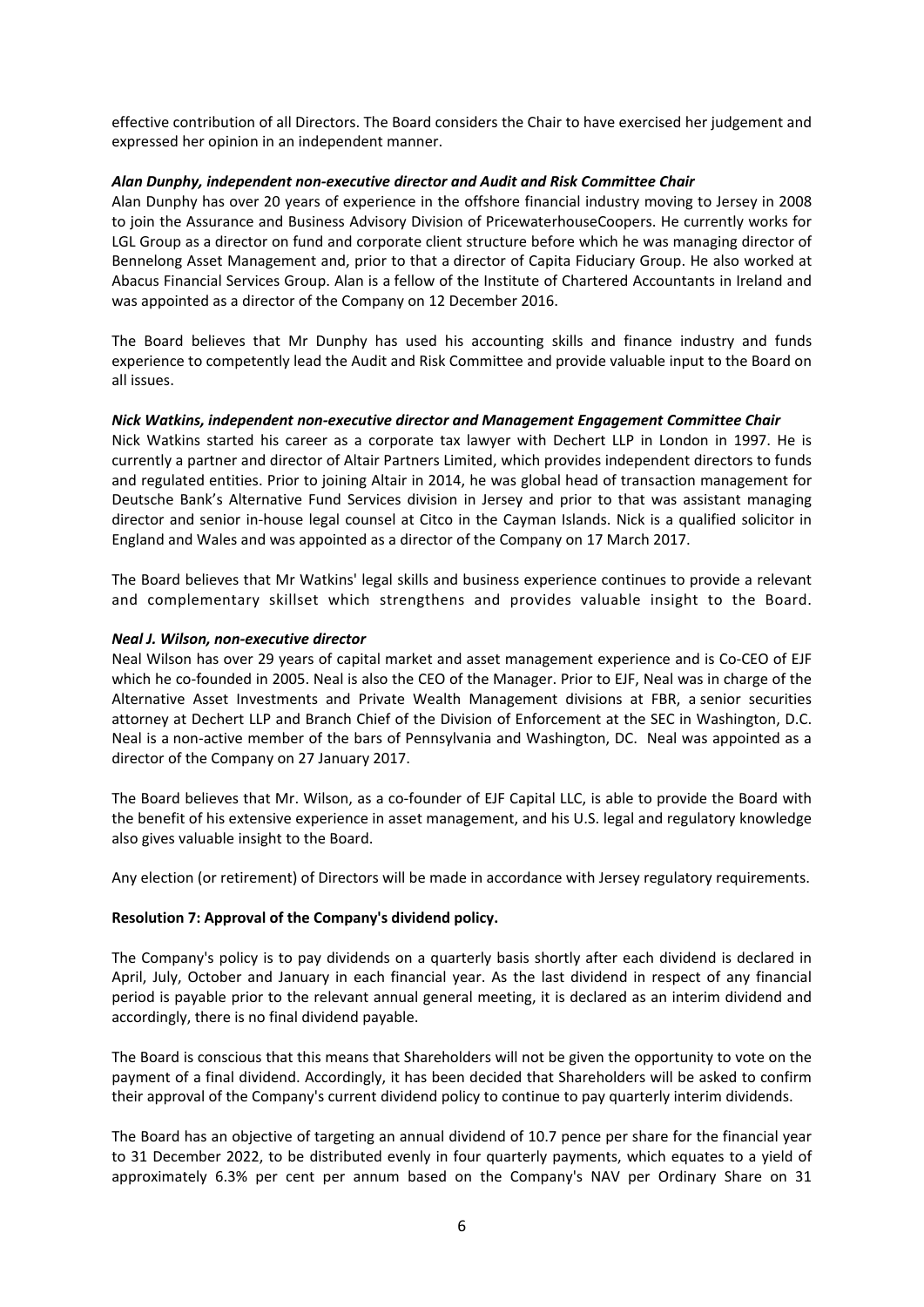December 2021. For the avoidance of doubt, this dividend policy does not form part of the Company's investment policy.

The Company declared and paid interim dividends totalling 10.7 pence per Ordinary Share in respect of the financial year ended 31 December 2021 and declared and paid an interim dividend of 2.675 pence per Ordinary Share in respect of the financial quarter ended 31 March 2022.

As at the date of this Circular, there have been no changes to the Company's dividend policy. The Board will continue to monitor market conditions when determining future dividends. If the Board deems it to be in the best interests of the Company's Shareholders to adjust the Company's dividend policy, this will be communicated by way of an announcement to Shareholders at the appropriate time.

### **Resolution 8**: **Appointment of KPMG LLP as the Company's auditor.**

At each annual general meeting the Company is required to appoint an auditor to serve from the conclusion of that meeting until the conclusion of the next annual general meeting of the Company. The Board, on the recommendation of the Audit and Risk Committee, recommends the appointment of KPMG LLP as the Company's auditor to hold office from the end of the AGM until the end of the Company's next annual general meeting.

### **Resolution 9: Authorising the Audit and Risk Committee to determine the remuneration of KPMG LLP as the Company's auditor.**

Conditional upon Resolution 8 being passed, the Board is seeking authority for the Audit and Risk Committee (for and on behalf of the Directors) to determine the remuneration of KPMG LLP as the Company's auditor.

### **SPECIAL RESOLUTIONS**

The following Resolutions are all proposed as Special Resolutions. Special Resolutions each require a two‐ thirds majority of votes cast at the AGM in order to be passed.

## **Resolution 10: To authorise the Company to purchase its own Ordinary Shares and to either cancel or hold in treasury any Ordinary Shares so purchased.**

Under Resolution 10, the Company seeks Shareholder approval to authorise the Company to make market purchases of its Ordinary Shares for up to 9,165,665 Ordinary Shares, representing approximately 14.99 per cent. of the Company's issued ordinary share capital (exclusive of Ordinary Shares held in treasury) as at the Latest Practicable Date.

Resolution 10 (which is set out in the Notice of Annual General Meeting) specifies the minimum and maximum prices at which such Ordinary Shares may be purchased under this authority.

The authority sought would, if approved, replace the authority granted by Resolution 10 of the Shareholder Resolutions passed at the annual general meeting of the Company held on 1 July 2021, which will expire on the conclusion of the AGM.

The Company will only exercise this authority to purchase Ordinary Shares in the market in compliance with the Articles and the Companies Law, and after careful consideration by the Directors (taking into account, among other things, the Manager's recommendation, market conditions, other investment opportunities, appropriate gearing levels and the overall financial position of the Company) and in circumstances where it would be in the best interests of Shareholders and the Company generally (as determined by the Directors).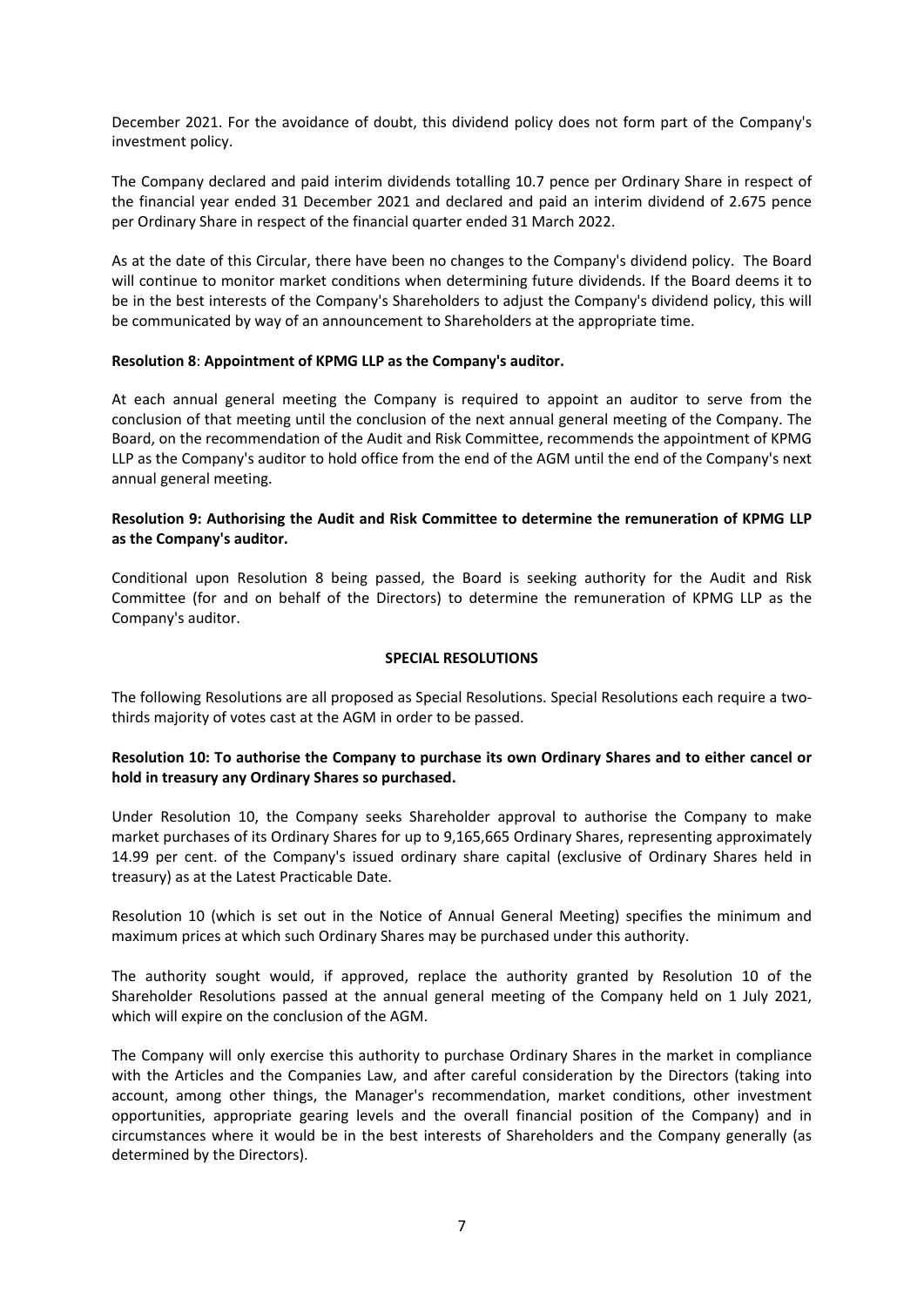Subject to the Articles and the Companies Law, the Directors intend that any Ordinary Shares purchased in the market under this authority will be cancelled or held in treasury. Any Ordinary Shares held in treasury may in the future be cancelled, transferred or sold for cash, or used to meet the Company's payment obligations under the Management Agreement. Whilst any Ordinary Shares are held in treasury, such Ordinary Shares are not entitled to receive any dividends and have no voting rights.

The Directors believe that it is appropriate for the Company to have the option to hold its own Ordinary Shares in treasury and that doing so enables the Company to re-sell or transfer the Ordinary Shares quickly and cost effectively or use them to satisfy obligations under the Management Agreement and provides the Company with additional flexibility in the management of its capital base. The decision whether to cancel any Ordinary Shares purchased by the Company or hold in treasury such Ordinary Shares will be made by the Directors at the time of purchase, on the basis of what they consider to be the Company's and Shareholders' best interests. The Directors will have regard to any investor group guidelines which may be in force at the time of any such purchase, cancellation, holding or re‐sale of Ordinary Shares held in treasury. As at the Latest Practicable Date before publication of this Notice of Annual General Meeting, 15,808,509 Ordinary Shares were held in treasury by the Company.

If approved, the authority sought under Resolution 10 will expire at the end of the Company's next annual general meeting, or on 21 June 2023, whichever is sooner. The Directors intend to seek renewal of this authority at each annual general meeting of the Company.

Purchases of Ordinary Shares may be made only in accordance with the Companies Law, the Articles and the Disclosure Guidance and Transparency Rules. Although the Company is not required to comply with the provisions of Chapter 12 of the Listing Rules regarding market repurchases by the Company of its Shares, the Company has adopted a policy consistent with the provisions of Listing Rules 12.4.1 and 12.4.2. Shareholders should note that the purchase of Ordinary Shares by the Company is at the absolute discretion of the Directors and is subject to the working capital requirements of the Company and the amount of cash available to the Company to fund such purchases.

The Directors have considered any potential conflicts of interest which may arise through any repurchase of the Ordinary Shares and do not believe they are conflicted in recommending that shareholders vote in favour of this resolution.

### **Resolutions 11 and 12: Additional resolutions authorising the disapplication of pre‐emption rights.**

The Articles contain pre‐emption rights (the "**Pre‐Emption Rights**") which mean that, in order for the Directors to have the authority, in certain circumstances, to issue equity securities (as defined in the Articles) (or sell equity securities from treasury) for cash free of the Pre‐Emption Rights, such Pre‐ Emption Rights must be disapplied.

Resolution 11 is the first disapplication authority sought and is to authorise the Directors to allot and issue (or to sell Ordinary Shares from treasury) up to 10 per cent. of the Company's issued ordinary share capital (inclusive of Ordinary Shares held in treasury) as at the Latest Practicable Date as if the pre‐emption rights in the Articles did not apply.

Resolution 12 is in addition to the disapplication authority sought under Resolution 11 and is to authorise the Directors to allot and issue (or to sell Ordinary Shares from treasury) up to a further 10 per cent. of the Company's issued ordinary share capital (inclusive of Ordinary Shares held in treasury) as at the Latest Practicable Date as if the pre‐emption rights in the Articles did not apply.

Resolutions 11 and 12 would, if approved, replace the authorities granted by Resolutions 11 and 12 of the Shareholder Resolutions passed at the annual general meeting of the Company on 1 July 2021, which will expire on the conclusion of the AGM.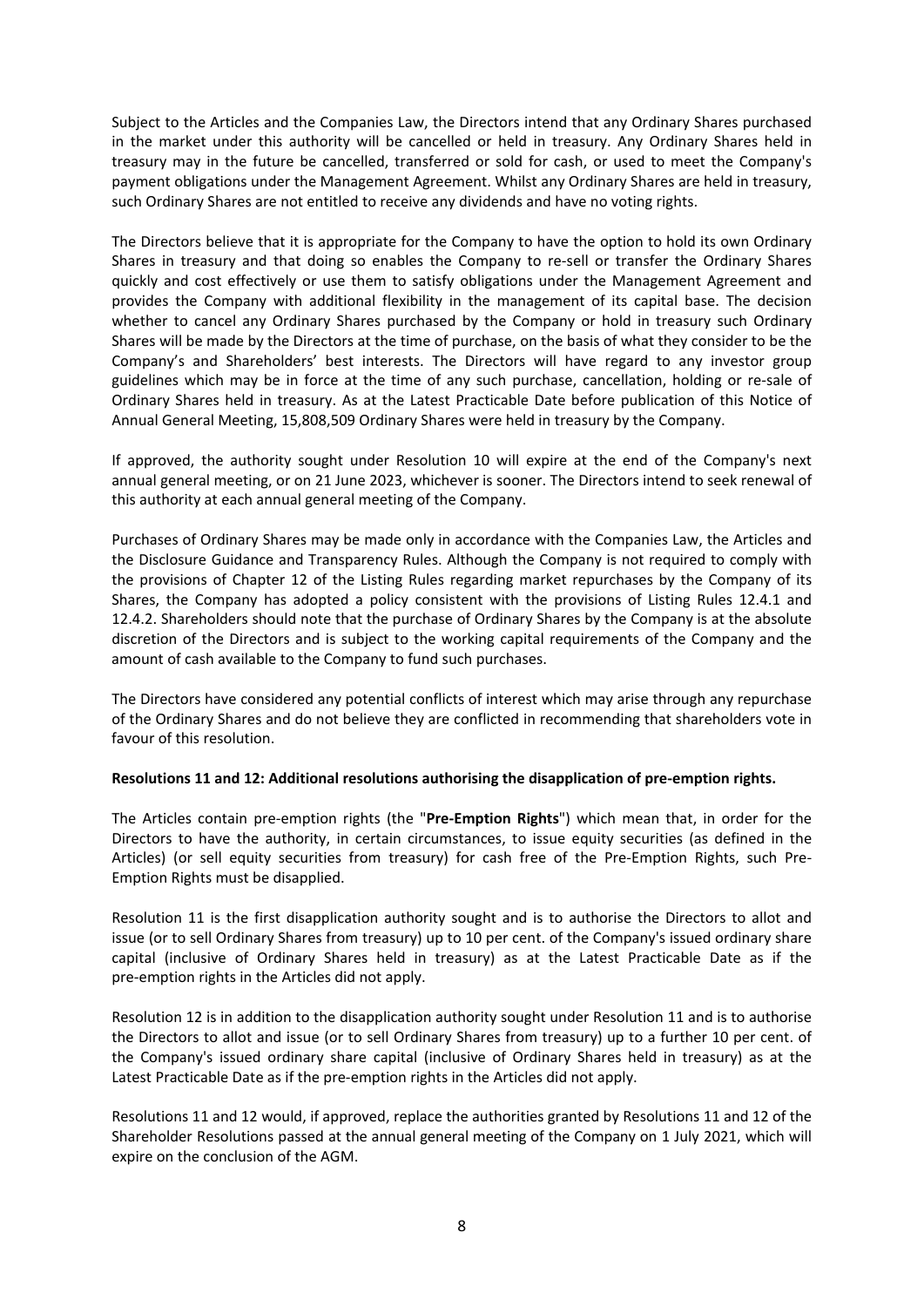In the Directors' opinion, the disapplication of the Pre‐Emption Rights as proposed in Resolutions 11 and 12 will have the following benefits for Shareholders:

- the Company will be able to raise additional capital promptly, enabling it to take advantage of current and future investment opportunities, thereby further diversifying its investment portfolio;
- an increase in the market capitalisation of the Company will help to make the Company attractive to a wider investor base;
- it is expected that the liquidity of the Company's Ordinary Shares on the secondary market will be further enhanced as a result of a larger and more diversified shareholder base; and
- the Company's fixed running costs will be spread across a wider shareholder base, thereby reducing the total expense ratio.

New Ordinary Shares will only be issued (or sold from treasury) under Resolutions 11 and 12 at a minimum issue price equal to the last published NAV per Ordinary Share at the time of allotment together with a premium intended to at least cover the costs and expenses of the issue or sale from treasury of such Ordinary Shares (including without limitation any commissions), thereby avoiding any dilution of NAV per Ordinary Share.

Whilst existing Shareholders' voting rights will be diluted (to the extent that existing Ordinary Shareholders do not subscribe for or purchase further Ordinary Shares), the Directors believe this consideration is offset by the benefits set out above.

The Directors will use the authority granted under Resolutions 11 and 12 (if passed) only when they consider it to be in the best interests of Shareholders and the Company generally.

Any Ordinary Shares issued pursuant to the authorities granted by Resolutions 11 and 12 (if passed) will be issued in registered form and may be held in certificated or uncertificated form. Temporary documents of title will not be issued pending the dispatch of definitive certificates for the Ordinary Shares. The new Ordinary Shares will rank equally with existing Ordinary Shares, including as to any right to receive dividends (save for any dividends or other distributions declared, made or paid on the Ordinary Shares by reference to a record date prior to the allotment of the relevant new Ordinary Shares).

An application will be made to the London Stock Exchange for any new Ordinary Shares issued pursuant to Resolutions 11 and 12 to be admitted to trading on the Specialist Fund Segment of the Main Market of the London Stock Exchange.

If approved, these authorities will expire at the end of the Company's next annual general meeting, or on 21 June 2023, whichever is sooner. The Directors may seek a renewal of both of these authorities at each annual general meeting of the Company.

**Please contact the Company Secretary** (jersey.bp2s.ejf.cosec@bnpparibas.com) **prior to 2.00 pm (BST) on 20 June 2022 if you are considering attending the AGM in person to ensure that appropriate arrangements are in place to facilitate your attendance at the AGM.**

Please also contact the Company Secretary prior to 2.00 pm (BST) on 20 June 2022 if you are considering appointing someone other than the chair of the meeting to act as your proxy.

Shareholders who wish to ask a question of the Board relating to the business of the meeting can do so by sending an email to the Company Secretary (jersey.bp2s.ejf.cosec@bnpparibas.com) prior to 2.00 pm (BST) on 20 June 2022.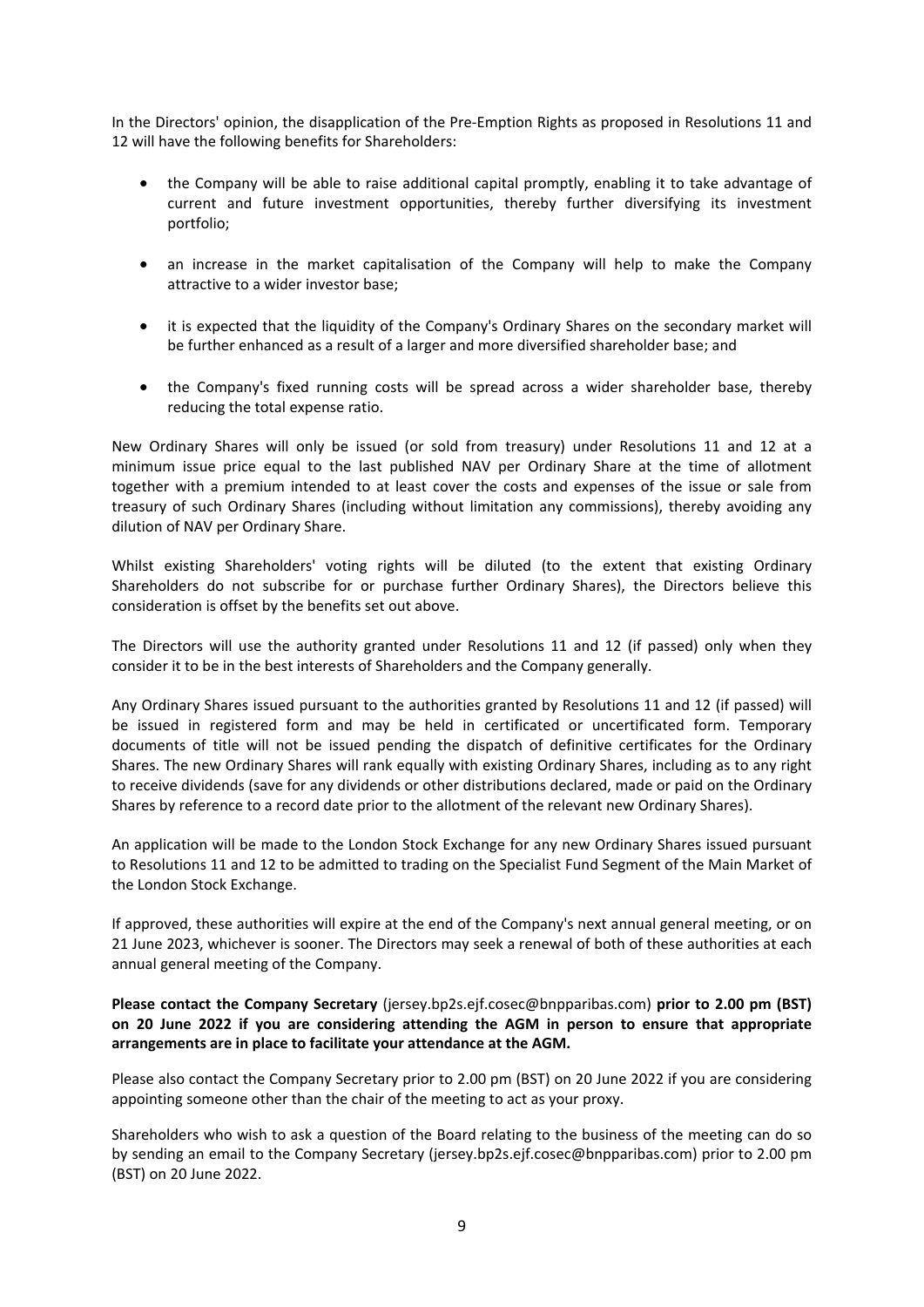In the event that changes are made to the AGM arrangements contained in the Notice of AGM, then updated information will be communicated via the Company's website (https://www.ejfi.com/) and the London Stock Exchange.

### *Action to be taken*

The action to be taken in respect of the AGM depends on whether you hold your Shares in certificated form or in uncertificated form (that is, in CREST).

### *Certificated Shareholders*

Please check that you have received a Form of Proxy for use in respect of the AGM with this document.

**You are strongly encouraged to complete your Form of Proxy, either electronically or in hard copy form, in accordance with the instructions printed thereon. Certificated Shareholders may vote online by visiting www.investorcentre.co.uk/eproxy. Please note you will require the control number, PIN and shareholder reference number detailed on your Form of Proxy form to access online voting.**

If a hard copy Form of Proxy is completed then it must be signed and returned to the Registrar, **Computershare Investor Services (Jersey) Limited, c/o The Pavilions, Bridgwater Road, Bristol, BS99 6ZY.** 

It is recommended that you complete the Form of Proxy as soon as possible as, to be valid, your **completed form must be received by the Registrar (either in hard copy, or electronically) not later than 2.00 pm (BST) on 20 June 2022.** 

Submission of the Form of Proxy will enable your vote to be counted at the AGM in the event of your absence. The completion and return of the Form of Proxy will not prevent you from attending and voting at the AGM or any adjournment thereof, in person should you wish to do so and are able to do so.

If you have any queries relating to the completion of the Form of Proxy, please contact Computershare Investor Services (Jersey) Limited on +44(0)370 707 4040. Calls are charged at the standard geographic rate and may vary depending on the provider. Calls outside the United Kingdom will be charged at the applicable international rate. The helpline is open between 9.00 am – 5.30 pm (BST), Monday to Friday excluding public holidays in England and Wales. Please note that Computershare Investor Services (Jersey) Limited can only provide information regarding the completion of the Form of Proxy and cannot provide any financial, legal or tax advice. Calls may be recorded and monitored for security and training purposes.

## *Uncertificated Shareholders*

CREST members can appoint proxies using the CREST electronic proxy appointment service and transmit a CREST Proxy Instruction in accordance with the procedures set out in the CREST Manual (available via www.euroclear.com/CREST).

**You are strongly encouraged to complete your CREST Proxy Instruction in accordance with the** procedures set out in the CREST Manual as soon as possible, but in any event so as to be received by **the Registrar, 3RA50, no later than 2.00 pm (BST) on 20 June 2022.** 

This will enable your vote to be counted at the AGM in the event of your absence. The completion and return of the CREST Proxy Instruction will not prevent you from attending and voting at the AGM, or any adjournment thereof, in person should you wish to do so and are able to do so.

### *Recommendation*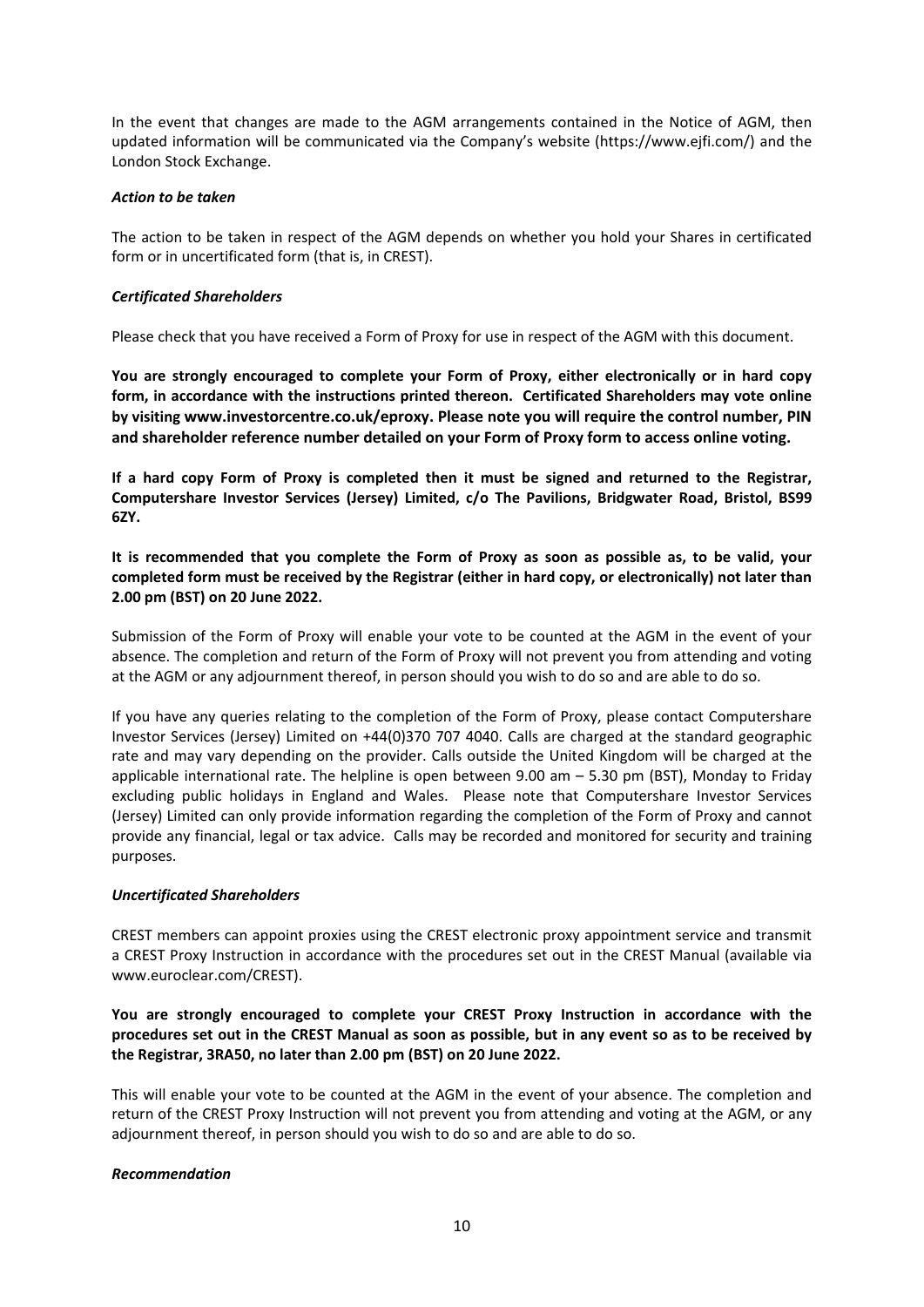The Directors consider all of the Resolutions to be in the best interests of Shareholders as a whole and recommend that you vote in favour of the Resolutions, as the Directors intend to do in respect of their own beneficial holdings (if any).

Yours faithfully,

**Joanna Dentskevich Chair EJF Investments Ltd**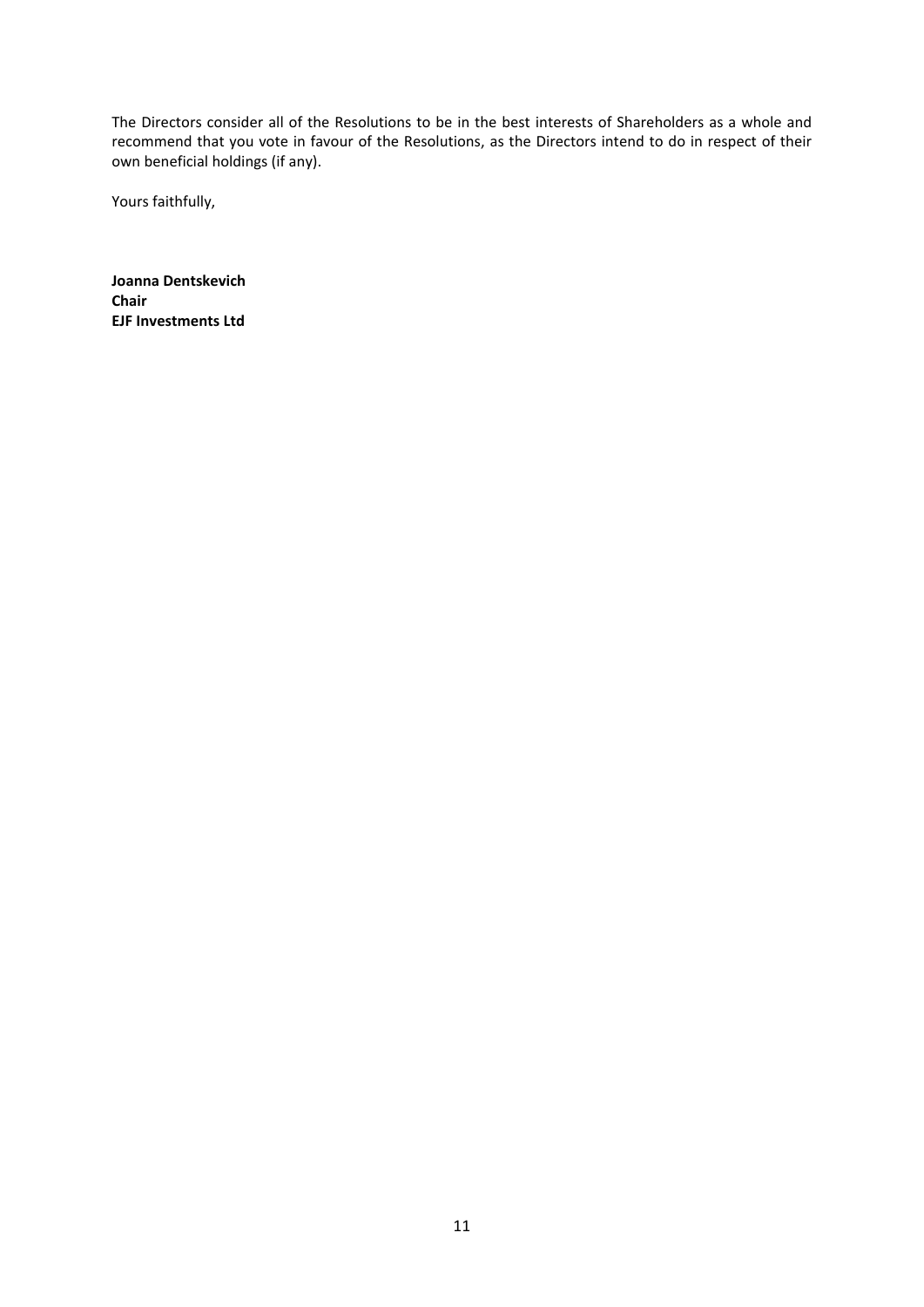# **DEFINITIONS**

The following definitions apply throughout this document, unless otherwise specified:

| 2022 ZDP Shares                                             | 2022 ZDP Shares zero dividend preference shares with a repayment date of<br>30 November 2022                                                                                                                                                                                                                                                                                                                                   |
|-------------------------------------------------------------|--------------------------------------------------------------------------------------------------------------------------------------------------------------------------------------------------------------------------------------------------------------------------------------------------------------------------------------------------------------------------------------------------------------------------------|
| 2025 ZDP Shares                                             | 2025 ZDP Shares zero dividend preference shares with a repayment date of<br>18 June 2025                                                                                                                                                                                                                                                                                                                                       |
| <b>Annual General Meeting or</b><br><b>AGM</b>              | the annual general meeting of the Company to be held at IFC1, The<br>Esplanade, St Helier, Jersey, JE1 4BP at 2.00 pm (BST) on 22 June 2022,<br>convened by the Notice of Annual General Meeting (including any<br>adjournment thereof), and at which the Resolutions will be proposed                                                                                                                                         |
| <b>Audit and Risk Committee</b>                             | the audit and risk committee of the Company appointed in accordance with<br>the Articles                                                                                                                                                                                                                                                                                                                                       |
| <b>Articles</b>                                             | the articles of association of the Company in force at the date of this<br>Circular                                                                                                                                                                                                                                                                                                                                            |
| <b>Board</b>                                                | the board of Directors of the Company                                                                                                                                                                                                                                                                                                                                                                                          |
| <b>BST</b>                                                  | <b>British Summer Time</b>                                                                                                                                                                                                                                                                                                                                                                                                     |
| <b>Business Day</b>                                         | a day (except Saturday or Sunday) on which banks in the City of London and<br>Jersey are normally open for business or such other day as the Directors<br>determine                                                                                                                                                                                                                                                            |
| Circular                                                    | this document                                                                                                                                                                                                                                                                                                                                                                                                                  |
| <b>Companies Law</b>                                        | the Companies (Jersey) Law 1991, as amended, extended or replaced and<br>any ordinance, statutory instrument or regulation made thereunder                                                                                                                                                                                                                                                                                     |
| Company                                                     | EJF Investments Ltd, a closed-ended investment company incorporated<br>with limited liability in the Bailiwick of Jersey under the Companies Law on<br>20 October 2016 with registered number 122353, whose registered office is<br>the Registered Office                                                                                                                                                                      |
| <b>CREST</b>                                                | the facilities and procedures for the time being of the relevant system of<br>which Euroclear UK & Ireland Limited has been approved as operator<br>pursuant to the Uncertificated Securities Regulations 2001 of the United<br>Kingdom (SI No. 2001/3755) and the Companies (Uncertificated Securities<br>(Jersey) Order 1999                                                                                                 |
| <b>CREST Proxy Instruction</b>                              | a proxy instruction message submitted through CREST in accordance with<br>the CREST Manual (available via www.euroclear.com/CREST)                                                                                                                                                                                                                                                                                             |
| C Shares                                                    | the non-redeemable "C" shares of no par value in the capital of the<br>Company which, for the avoidance of doubt includes all classes of C Shares<br>(denominated in such currency as the Directors may determine in<br>accordance with the Articles) having the rights and subject to the<br>restrictions set out in the Articles and which will convert into Ordinary<br>Shares in accordance with the terms of the Articles |
| <b>Directors</b>                                            | the directors of the Company from time to time                                                                                                                                                                                                                                                                                                                                                                                 |
| <b>Disclosure Guidance and</b><br><b>Transparency Rules</b> | the disclosure guidance and transparency rules made by the Financial<br>Conduct Authority under Part VI of FSMA                                                                                                                                                                                                                                                                                                                |
| EJF                                                         | <b>EJF Capital LLC</b>                                                                                                                                                                                                                                                                                                                                                                                                         |
| <b>Financial Conduct Authority</b>                          | the UK Financial Conduct Authority and any successor regulatory authority                                                                                                                                                                                                                                                                                                                                                      |
| <b>Form of Proxy</b>                                        | the form of proxy which accompanies this document for use by                                                                                                                                                                                                                                                                                                                                                                   |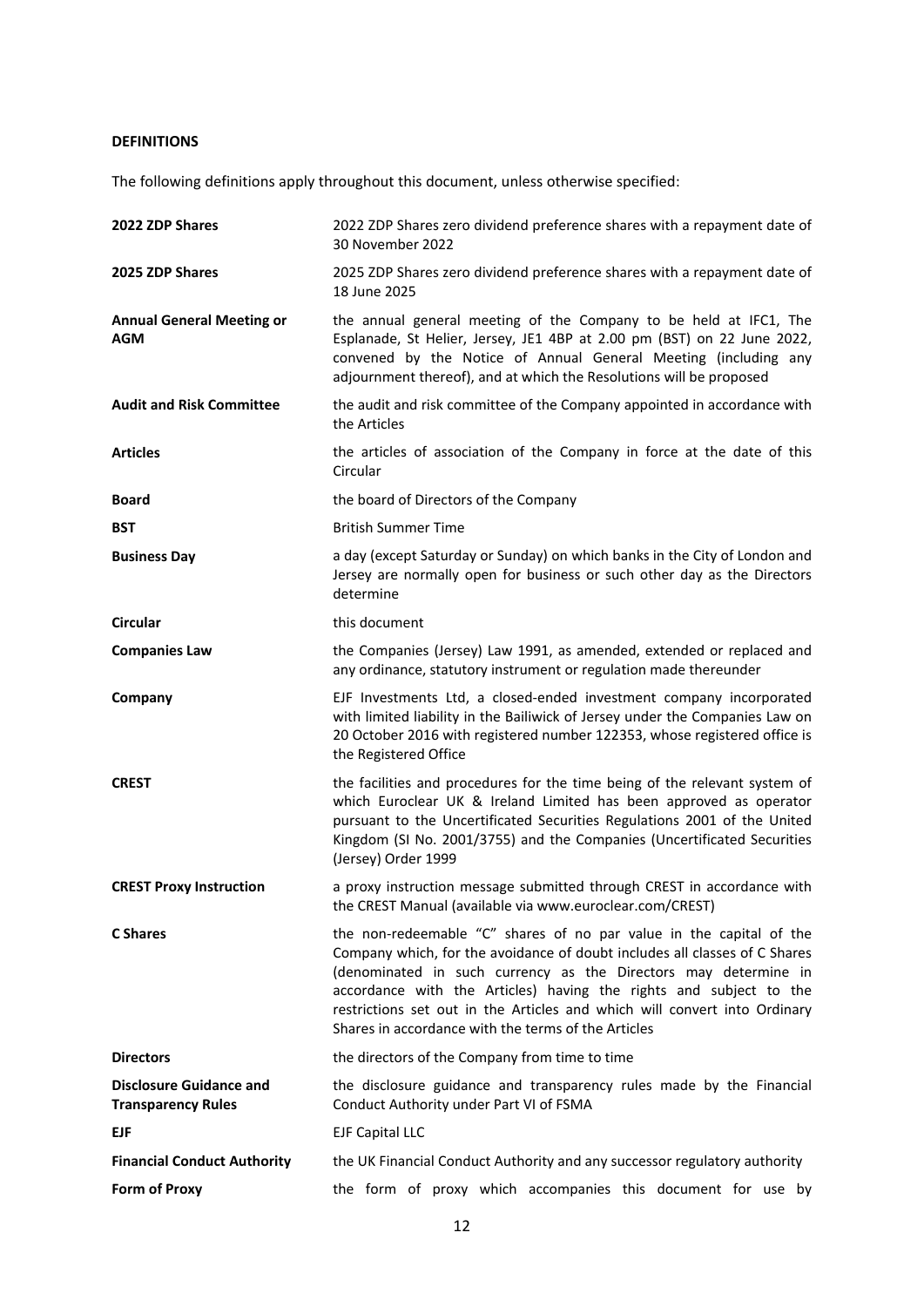|                                                   | Shareholders who hold their Ordinary Shares in certificated form in relation<br>to voting at the Annual General Meeting                                                                                                                                                                                                                                                    |
|---------------------------------------------------|----------------------------------------------------------------------------------------------------------------------------------------------------------------------------------------------------------------------------------------------------------------------------------------------------------------------------------------------------------------------------|
| <b>FSMA</b>                                       | the Financial Services and Markets Act 2000 of the United Kingdom, as<br>amended                                                                                                                                                                                                                                                                                           |
| <b>JFSC</b>                                       | Jersey Financial Services Commission                                                                                                                                                                                                                                                                                                                                       |
| <b>KPMG LLP</b>                                   | a limited liability partnership whose registered office is at 15 Canada<br>Square, London, E14 5GL                                                                                                                                                                                                                                                                         |
| <b>Latest Practicable Date</b>                    | 12 May 2022                                                                                                                                                                                                                                                                                                                                                                |
| <b>Listing Rules</b>                              | the listing rules made by the Financial Conduct Authority under Part VI of<br><b>FSMA</b>                                                                                                                                                                                                                                                                                  |
| <b>London Stock Exchange</b>                      | the London Stock Exchange plc                                                                                                                                                                                                                                                                                                                                              |
| <b>Management Agreement</b>                       | the amended and restated management agreement dated 17 September<br>2019 between the Company, EJF Investments LP, EJF Investments GP Inc.,<br>the Manager and EJF Capital LLC, as may be amended and/or restated from<br>time to time                                                                                                                                      |
| <b>Manager</b>                                    | EJF Investments Manager LLC                                                                                                                                                                                                                                                                                                                                                |
| <b>NAV</b>                                        | the value, as at any date, of the assets of the Company after deduction of<br>all liabilities of the Company, as more particularly defined in the Articles<br>and determined in accordance with the accounting policies adopted by the<br>Company from time to time                                                                                                        |
| <b>NAV per Ordinary Share</b>                     | the NAV, as at any date, attributable to the Ordinary Shares divided by all of<br>the Ordinary Shares in issue at the relevant date (other than Ordinary<br>Shares held in treasury)                                                                                                                                                                                       |
| <b>Notice of Annual General</b><br><b>Meeting</b> | the notice of the Annual General Meeting set out at the end of this<br>document                                                                                                                                                                                                                                                                                            |
| <b>Ordinary Resolution</b>                        | a resolution of the Company in general meeting adopted by a simple<br>majority of the votes cast at that meeting                                                                                                                                                                                                                                                           |
| <b>Ordinary Shares</b>                            | non-redeemable ordinary shares of no par value in the capital of the<br>Company which, for the avoidance of doubt, includes all classes of ordinary<br>shares (denominated in such currency as the Directors may determine in<br>accordance with the Articles) having the rights and subject to the<br>restrictions set out in the Articles, and does not include C Shares |
| <b>Pre-Emption Rights</b>                         | pre-emption rights provided pursuant to the Articles                                                                                                                                                                                                                                                                                                                       |
| <b>Registered Office</b>                          | the registered office of the Company at IFC1, The Esplanade, St Helier,<br>Jersey, JE1 4BP                                                                                                                                                                                                                                                                                 |
| Registrar                                         | Computershare Investor Services (Jersey) Limited                                                                                                                                                                                                                                                                                                                           |
| <b>Resolutions</b>                                | the resolutions to be proposed at the AGM                                                                                                                                                                                                                                                                                                                                  |
| <b>Shares</b>                                     | Ordinary Shares, C Shares and ZDP Shares, as the context may require                                                                                                                                                                                                                                                                                                       |
| Shareholder(s)                                    | any Ordinary Shareholder(s), C Shareholder(s) and any ZDP Shareholder(s,)<br>as the context may require                                                                                                                                                                                                                                                                    |
| <b>Shareholder Resolution</b>                     | an Ordinary Resolution or a Special Resolution                                                                                                                                                                                                                                                                                                                             |
| <b>Special Resolution</b>                         | a resolution of the Company passed as a special resolution in accordance<br>with the Companies Law                                                                                                                                                                                                                                                                         |
| <b>U.S. Persons</b>                               | "U.S. persons" as defined in Regulation S under the U.S. Securities Act                                                                                                                                                                                                                                                                                                    |
| <b>U.S. Securities Act</b>                        | the U.S. Securities Act of 1933, as amended                                                                                                                                                                                                                                                                                                                                |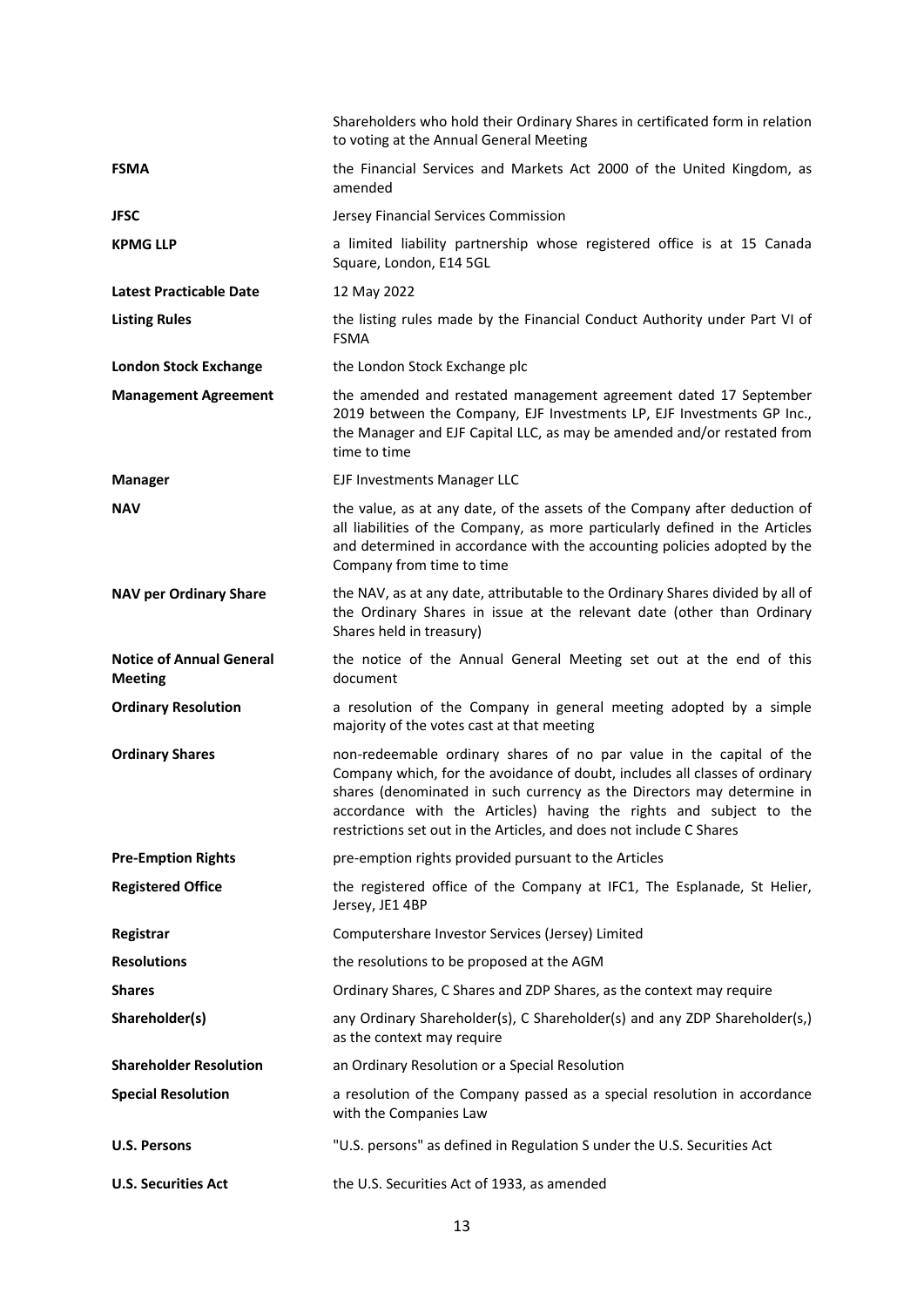| United States or U.S.  | the United States of America, its territories and possessions, any state of<br>the United States and the District of Columbia                                                                                                                                                                                                                          |
|------------------------|--------------------------------------------------------------------------------------------------------------------------------------------------------------------------------------------------------------------------------------------------------------------------------------------------------------------------------------------------------|
| <b>ZDP Shareholder</b> | the holder of one or more ZDP Shares                                                                                                                                                                                                                                                                                                                   |
| <b>ZDP Shares</b>      | the redeemable zero dividend preference Shares of no par value in the<br>capital of the Company which, for the avoidance of doubt, includes all<br>Classes of ZDP Shares (denominated in such currency as the Directors may<br>determine in accordance with the Articles) having the rights and subject to<br>the restrictions set out in the Articles |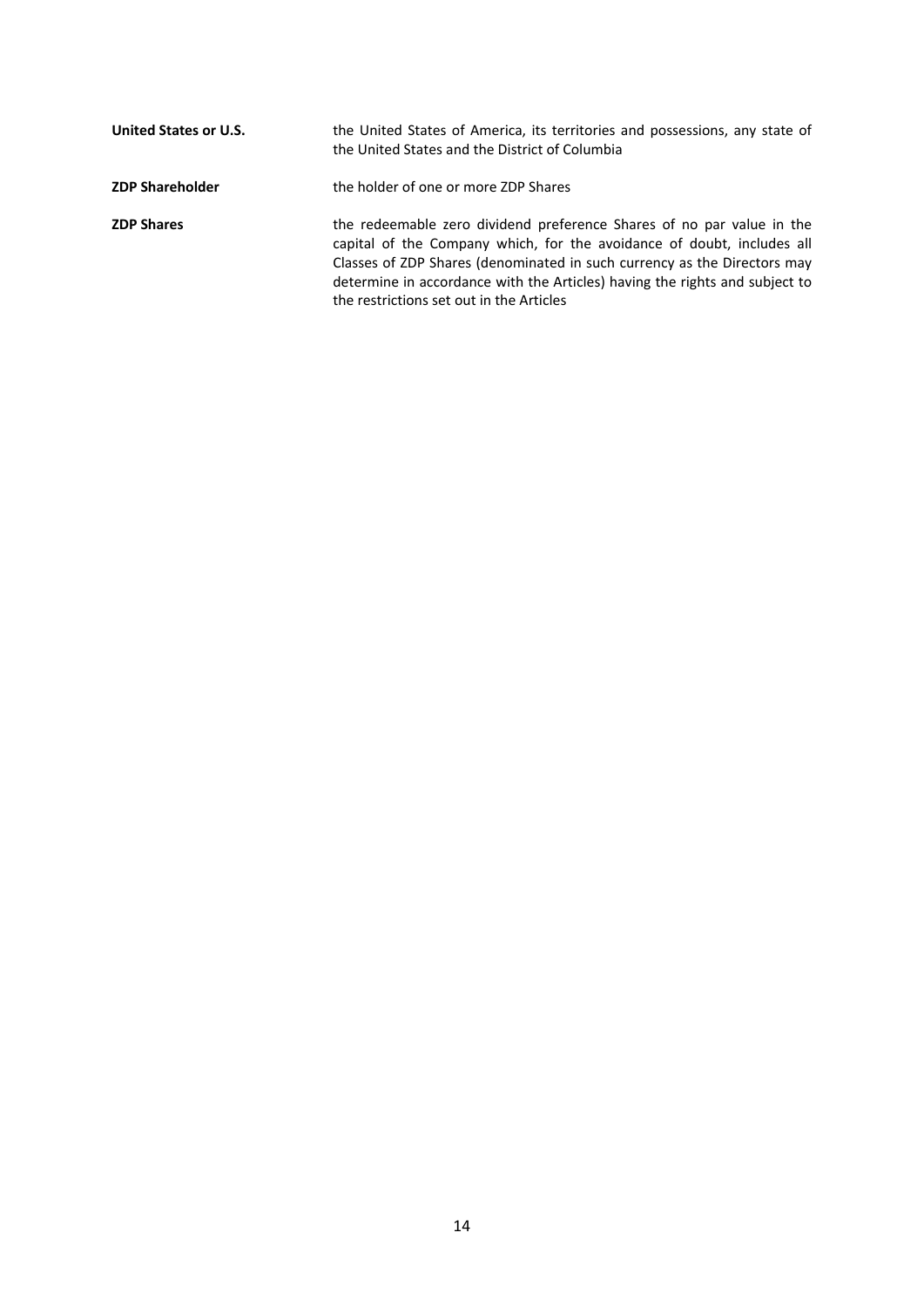### **NOTICE OF ANNUAL GENERAL MEETING**

**NOTICE IS GIVEN** that an Annual General Meeting of EJF Investments Ltd (the "**Company**") will be held at the IFC1, The Esplanade, St Helier, Jersey, JE1 4BP on 22 June 2022pm at 2.00 pm to 3.00 pm (BST) to consider and, if thought fit, pass the following) will be proposed as Ordinary Resolutions and Resolutions 10 to 12 (inclusive) will be proposed as Special Resolutions.

### **ORDINARY RESOLUTIONS**

- 1. **THAT** the report of the directors of the Company and the annual report and audited financial statements for the year ended 31 December 2021 be received and adopted.
- 2. **THAT** the Directors' remuneration report (which is set out in the annual report and audited financial statements of the Company for the year ended 31 December 2021) be approved.
- 3. **THAT** Joanna Dentskevich be re‐elected as a director of the Company.
- 4. **THAT** Alan Dunphy be re‐elected as a director of the Company.
- 5. **THAT** Nick Watkins be re‐elected as a director of the Company.
- 6. **THAT** Neal J. Wilson be re‐elected as a director of the Company.
- 7. **THAT** the Company's dividend policy to continue to pay quarterly interim dividends per financial year (which, in the financial year ending 31 December 2021, have totalled 10.7 pence per Ordinary Shares) be approved.
- 8. **THAT** KPMG LLP be appointed as auditor of the Company to hold office from the conclusion of the AGM to the conclusion of the next annual general meeting of the Company.
- 9. **THAT**, conditional on Resolution 8 above being passed, the Audit and Risk Committee be authorised for and on behalf of the Board to determine remuneration of KPMG LLP as the Company's auditor.

### **SPECIAL RESOLUTIONS**

- 10. **THAT**, in substitution for Resolution 10 of the Shareholder Resolutions passed at the annual general meeting of the Company on 2 July 2020, the Company be generally and unconditionally authorised in accordance with Article 57 of the Companies Law (subject to any applicable legislation and regulations) to make market purchases of its own Ordinary Shares in accordance with the Articles and on such terms as the Directors think fit, provided that:
	- (a) the maximum aggregate number of Ordinary Shares authorised to be purchased is 9,165,665 (representing approximately 14.99 per cent. of the total issued ordinary share capital (exclusive of Ordinary Shares held in treasury) as at the Latest Practicable Date prior to the publication of this Notice of Annual General Meeting);
	- (b) the minimum price, exclusive of any expenses, which may be paid for an Ordinary Share is one pence per Ordinary Share (or equivalent in any other currency); and
	- (c) the maximum price, exclusive of any expenses, which may be paid for an Ordinary Share is an amount equal to the higher of:
		- (i) 105 per cent. of the average of the middle market quotations for an Ordinary Share (as derived from the Daily Official List of the London Stock Exchange) for the five Business Days immediately preceding the day on which such Ordinary Share is contracted to be purchased; and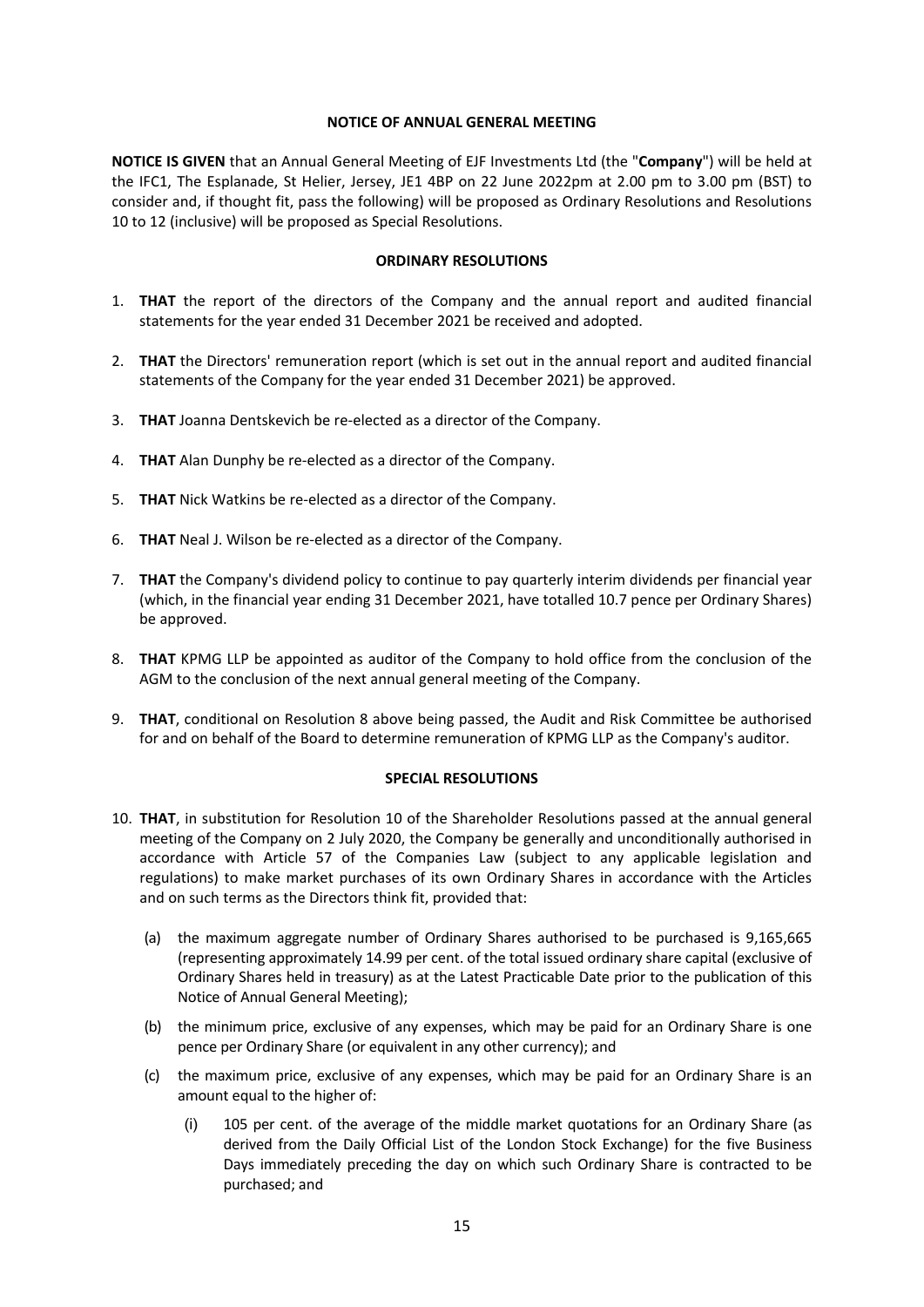- (ii) the higher of:
	- I. the price of the last independent trade of an Ordinary Share; and
	- II. the highest current independent bid for an Ordinary Share on the trading venue where the purchase is carried out,

and the authority hereby conferred shall expire at the conclusion of the next annual general meeting of the Company (or, if earlier, close of business on 21 June 2023) (unless previously revoked, varied, renewed or extended by the Company in general meeting), save that (i) the Company may make a contract to purchase Ordinary Shares under this authority before the expiry of the authority which will or may be executed wholly or partly after the expiry of such authority, and may make a purchase of Ordinary Shares in pursuance of any such contract; and (ii) the Company be generally and unconditionally authorised to cancel or hold in treasury any of the Ordinary Shares purchased pursuant to this Resolution 10 and the Directors may, at their discretion, subsequently cancel, sell or transfer such Ordinary Shares held in treasury in accordance with Article 58A of the Companies Law.

- 11. **THAT** the Directors of the Company be and are hereby generally and unconditionally authorised to allot and issue (or to sell Ordinary Shares from treasury) an aggregate of up to 7,695,370 Ordinary Shares, representing approximately 10 per cent. of the Company's total issued ordinary share capital (inclusive of Ordinary Shares held in treasury) as at the Latest Practicable Date prior to the publication of this Notice of Annual General Meeting, for cash in whatever currency and at whatever price they may determine as if any pre‐emption rights conferred by the Articles did not apply to such allotment and issue (or sale from treasury), such authority to expire on conclusion of the next annual general meeting of the Company (or, if earlier, 21 June 2023) save that the Company may, at any time prior to the expiry of such authority, make an offer or enter into an agreement which would or might require the allotment of Ordinary Shares in pursuance of such an offer or agreement as if such authority had not expired. For the avoidance of doubt this authority:
	- (a) is independent to and shall replace the authorities granted by Resolutions 11 and 12 of the Shareholder Resolutions passed at the annual general meeting of the Company on 1 July 2021;
	- (b) may be used at any time in favour of the Manager in satisfaction of any incentive fees due to it under and in accordance with the terms of the Management Agreement.
- 12. **THAT** the Directors of the Company be and are hereby generally and unconditionally authorised to allot and issue (or to sell Ordinary Shares from treasury) an aggregate of up to 7,695,370 Ordinary Shares, representing approximately a further 10 per cent. of the Company's total issued ordinary share capital (inclusive of Ordinary Shares held in treasury) as at the Latest Practicable Date prior to the publication of this Notice of Annual General Meeting, for cash in whatever currency and at whatever price they may determine as if any pre‐emption rights conferred by the Articles did not apply to such allotment and issue (or sale from treasury), such authority to expire on conclusion of the next annual general meeting of the Company (or, if earlier, 21 June 2023) save that the Company may, at any time prior to the expiry of such authority, make an offer or enter into an agreement which would or might require the allotment of Ordinary Shares in pursuance of such an offer or agreement as if such authority had not expired. For the avoidance of doubt this authority:
	- (a) is independent to and shall replace the authorities granted by Resolutions 11 and 12 of the Shareholder Resolutions passed at the annual general meeting of the Company on 1 July 2021;
	- (b) is in addition to the authority to be granted pursuant to Resolution 11 above (if passed); and
	- (c) may be used at any time in favour of the Manager in satisfaction of any incentive fees due to it under and in accordance with the terms of the Management Agreement.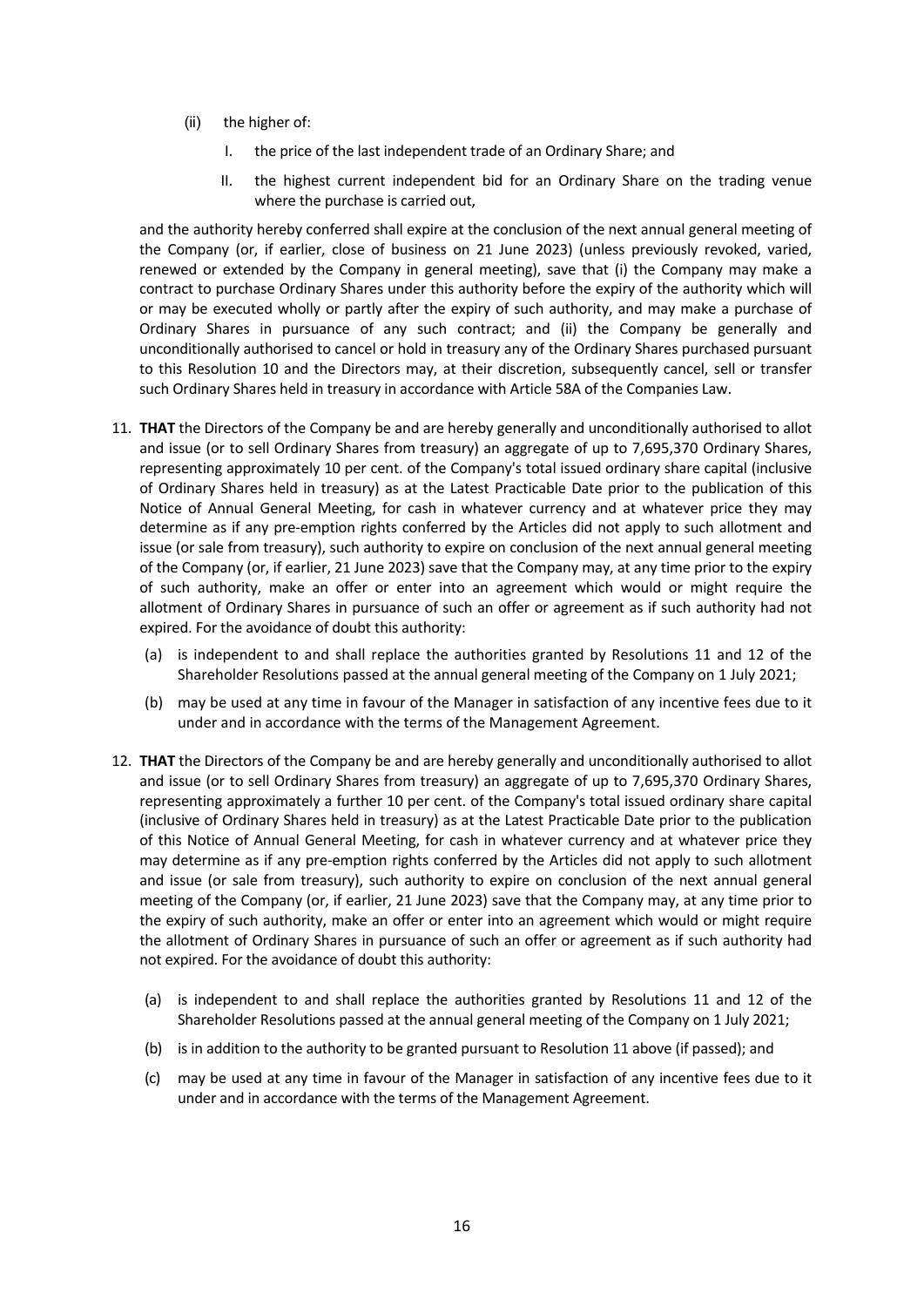*By Order of the board of directors of the Company: Registered Office:*

*Company Secretary* BNP Paribas Securities Services S.C.A., Jersey Branch

IFC1 The Esplanade St Helier Jersey JE1 4BP

Date: 27 May 2022

Defined terms used in this notice shall bear the same meanings as those ascribed to them in the Circular issued by the Company to the Ordinary Shareholders dated 27 May 2022.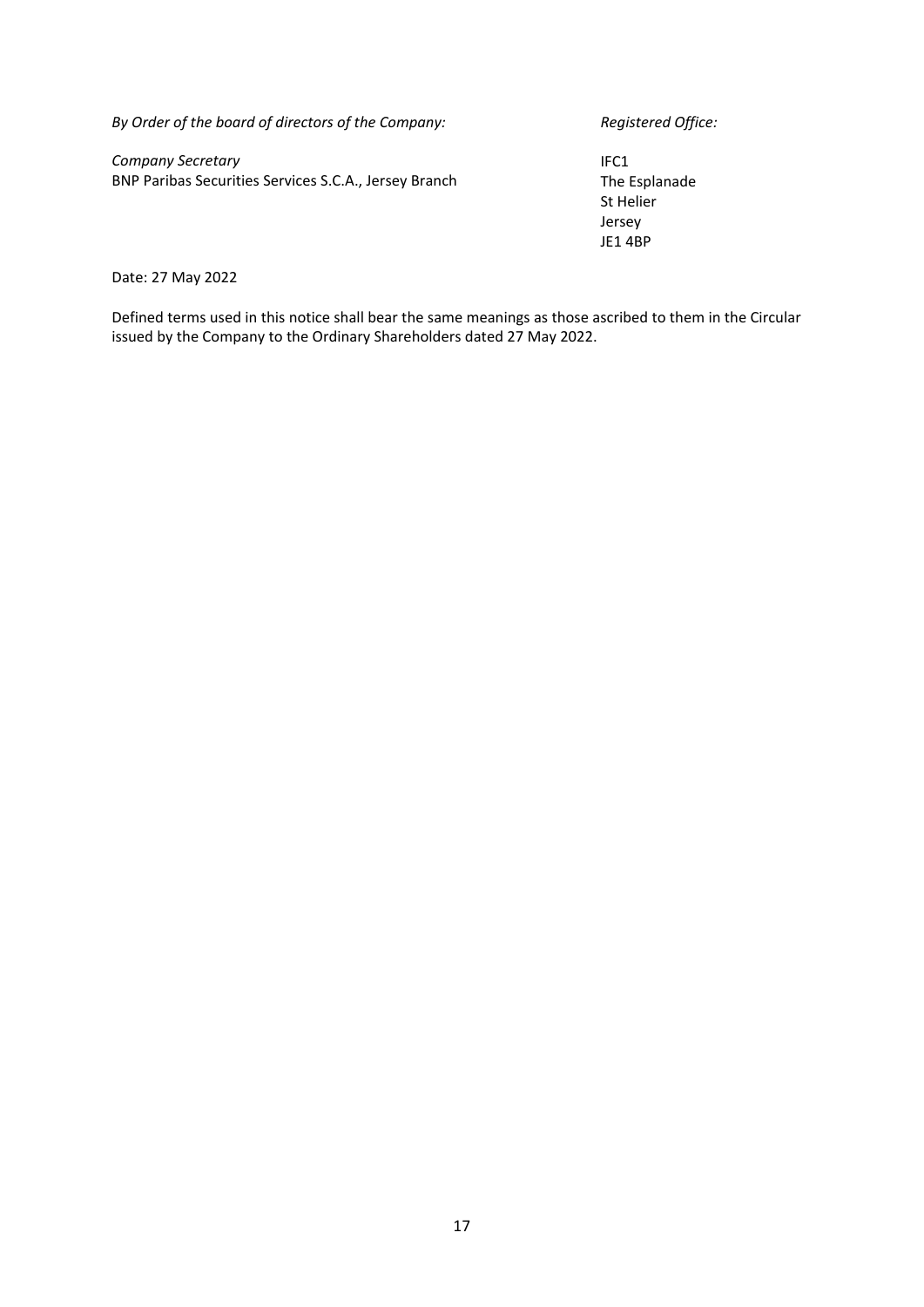### **Notes**

- 1. A proxy need not be a Shareholder of the Company. A Shareholder may appoint more than one proxy in relation to a meeting to attend, speak and vote on the same occasion, provided that each proxy is appointed to exercise the rights attached to a different Share or Shares held by a Shareholder. To appoint more than one proxy, the proxy form should be photocopied and the name of the proxy to be appointed indicated on each form together with details of the Shares (including Share numbers, if applicable) that such proxy is appointed in respect of.
- 2. A Form of Proxy is enclosed with this document. In order to be valid any proxy form or other instrument appointing a proxy must be returned duly completed by one of the following methods no later than 2.00 pm (BST) on 20 June 2022:
	- (*for certificated Shareholders)* if submitted electronically, in accordance with the instructions set out on the Form of Proxy. In particular, certificated Shareholders may vote online by visiting www.investorcentre.co.uk/eproxy. Please note you will require the control number, PIN and shareholder reference number detailed on your Form of Proxy form to access online voting. If a hard copy form is completed, it should be signed and sent by post, by courier, or delivered by hand to the following address: Computershare Investor Services (Jersey) Limited, c/o The Pavilions, Bridgwater Road, Bristol, BS99 6ZY.
	- (*for uncertificated Shareholders only)* in electronic form through CREST please see the heading 'CREST Members' below.
- 3. Submission of a proxy appointment will not preclude a Shareholder from attending and voting at the AGM should they wish to do so and are able to do so.
- 4. To direct your proxy on how to vote on the resolutions, mark the appropriate box on your proxy form with an 'X'. To abstain from voting on a resolution, select the relevant "Vote withheld" box. A vote withheld is not a vote in law, which means that the vote will not be counted in the calculation of votes for or against the resolution. If no voting indication is given, your proxy will vote or abstain from voting at his or her discretion. Your proxy will vote (or abstain from voting) as he or she thinks fit in relation to any other matter which is put before the AGM.
- 5. In accordance with Article 40 of the Companies (Uncertificated Securities) (Jersey) Order 1999, the Company has fixed 6.00 pm (BST) on the Latest Practicable Date as the record date for determining the uncertificated members entitled to receive notice of the meeting and the Form of Proxy, so that such persons entered on the Company's register of members at that time are the persons so entitled.
- 6. Pursuant to the Companies (Uncertificated Securities) (Jersey) Order 1999, the Company specifies that only those Shareholders registered in the register of members of the Company by close of business on the date which is two days before the meeting or adjourned meeting shall be entitled to attend and vote at the AGM (or appoint a proxy) in respect of the number of Shares registered in their name at that time. Changes to entries on the register of members after close of business on the date which is two days before the meeting or adjourned meeting shall be disregarded in determining the rights of any person to attend or vote at the AGM (or appoint a proxy).
- 7. *Joint holders* ‐ In the case of joint holders, where more than one of the joint holders purports to appoint a proxy, only the appointment submitted by the most senior holder will be accepted. Seniority is determined by the order in which the names of the joint holders appear in the Company's register of members in respect of the joint holding (the first-named being the most senior).
- 8. *Power of attorney* ‐ Any power of attorney or any other authority under which your Form of Proxy is signed (or a duly certified copy of such power or authority) must be returned to the Registered Office with your Form of Proxy.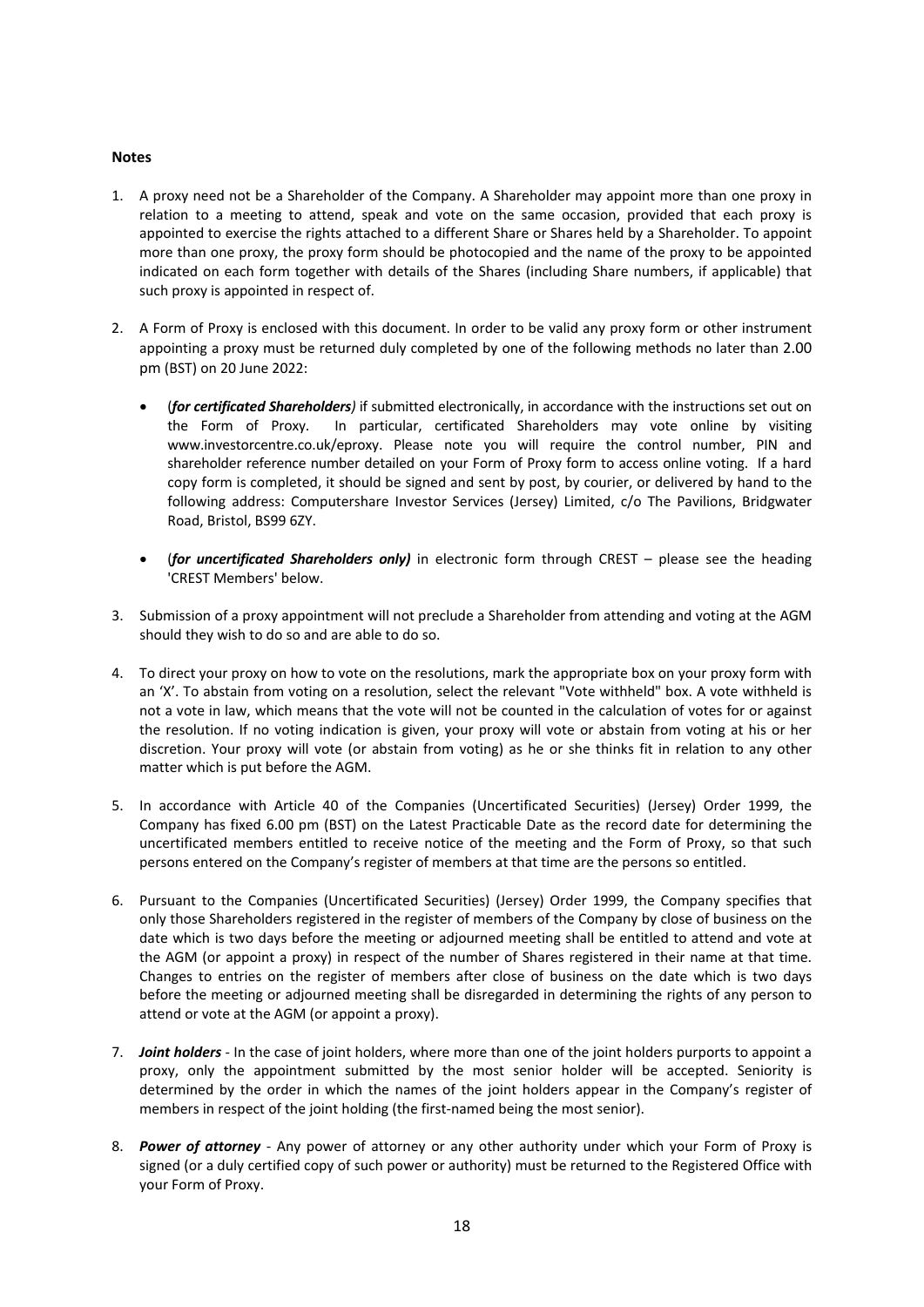9. *Corporate representatives* ‐ Any corporation which is a Shareholder can appoint one or more corporate representatives who may exercise on its behalf all of its powers as a Shareholder. In the event that a corporation authorises more than one person and more than one of them purports to exercise powers as a Shareholder: (a) if they purport to exercise a power in the same way, the power is treated as exercised in that way; and (b) if they do not purport to exercise the power in the same way, the power is treated as not exercised (unless the corporate representatives are appointed in relation to different Shares held by the Shareholder).

#### **CREST Members**

- 10. CREST members who wish to appoint a proxy or proxies through the CREST electronic proxy appointment service may do so for the AGM and any adjournment(s) of the AGM by using the procedures described in the CREST Manual (available via www.euroclear.com/CREST). CREST personal members or other CREST sponsored members and those CREST members who have appointed a voting service provider(s) should refer to their CREST sponsor or voting service provider(s), who will be able to take the appropriate action on their behalf.
- 11. In order for a proxy appointment or instruction made using the CREST service to be valid, a CREST Proxy Instruction must be properly authenticated in accordance with Euroclear UK and Ireland Limited's specifications and must contain the information required for such instructions, as described in the CREST Manual (available via www.euroclear.com/CREST). The message, regardless of whether it constitutes the appointment of a proxy or an amendment to the instruction given to a previously appointed proxy must, in order to be valid, be transmitted so as to be received by the Company's agent (3RA50) by the latest time(s) for receipt of proxy appointments specified in the Notice of Annual General Meeting. For this purpose, the time of receipt will be taken to be the time (as determined by the timestamp applied to the message by the CREST Applications Host) from which the Company's agent is able to retrieve the message by enquiry to CREST in the manner prescribed by CREST. After this time any change of instructions to proxies appointed through CREST should be communicated to the appointee through other means.
- 12. CREST members and, where applicable, their CREST sponsors or voting service provider(s) should note that Euroclear UK and Ireland Limited does not make available special procedures in CREST for any particular messages. Normal system timing and limitations will therefore apply in relation to the input of CREST Proxy instructions. It is the responsibility of the CREST member concerned to take (or, if the CREST member is a personal CREST member or sponsored member or has appointed a voting service provider(s), to procure that his/her CREST sponsor or voting service provider(s) take(s)) such action as shall be necessary to ensure that a message is transmitted by means of the CREST system by sections of the CREST Manual (available via www.euroclear.com/CREST) concerning practical limitations of the CREST system and timings.
- 13. The Company may treat as invalid a CREST Proxy Instruction in the circumstances set out in Regulation 35(5)(a) of the Uncertificated Securities Regulations 2001 of the United Kingdom (SI No. 2001/3755), or the relevant provisions of the Companies (Uncertificated Securities) (Jersey) Order 1999.

#### *Changing or revoking your proxy*

- 14. To change your proxy, simply submit a new proxy appointment using the methods set out above. Where you have appointed a proxy using the hard‐copy Form of Proxy and would like to make a change using another hardcopy Form of Proxy, please contact the Registrar, Computershare Investor Services (Jersey) Limited, c/o The Pavilions, Bridgwater Road, Bristol, BS99 6ZY. If you submit more than one valid proxy appointment, the appointment last received before the latest time for the receipt of proxies will take precedence.
- 15. In order to revoke a proxy appointment you will need to inform the Company by sending a signed hard copy notice clearly stating your intention to revoke your proxy appointment to the Registrar. In the case of a Shareholder which is a company, the revocation notice must be executed under its common seal or signed on its behalf by an officer of the company or an attorney or other representative of the company. Any power of attorney or any other authority under which the revocation notice is signed (or a duly certified copy of such power or authority) must be included with the revocation notice. No other methods